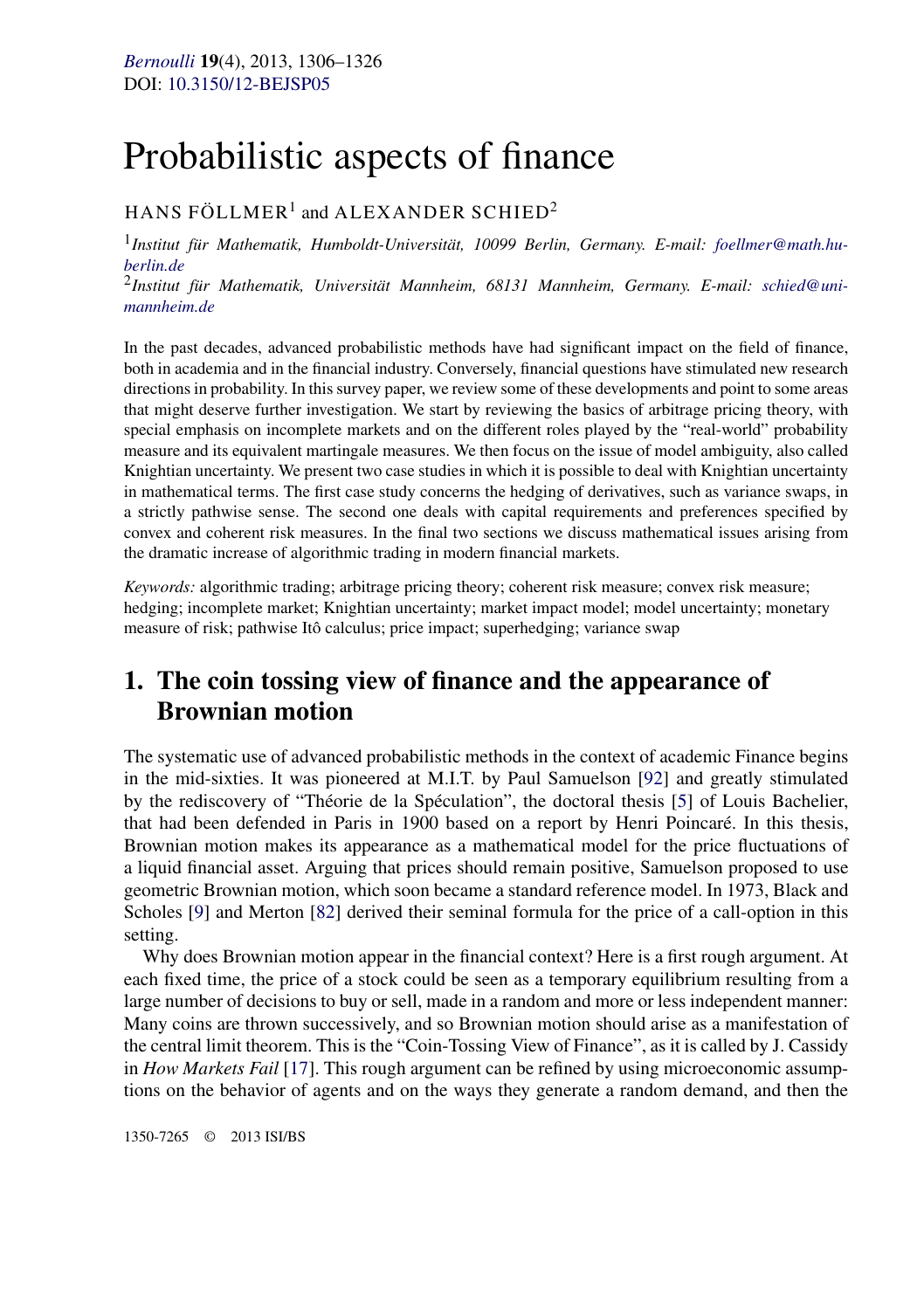#### *Probabilistic aspects of finance* 1307

application of an invariance principle typically yields a description of the price fluctuation as a solution of a stochastic differential equation driven by Brownian motion or, more generally, by a Lévy process; see, for example, [\[48\]](#page-17-0) and the references therein.

At this point, however, it is instructive to recall the following caveat of Poincaré in *Science et Méthode* [\[90\]](#page-19-0) as quoted in [\[71\]](#page-18-0):

When men are in close touch with each other, they no longer decide randomly and independently of each other, they react to the others. Multiple causes come into play which trouble them and pull them from side to side. But there is one thing that these influences cannot destroy and that is their tendency to behave like Panurge's sheep. And it is that which is preserved.

Thus we find, right at the beginning of the use of modern probabilistic methods in finance, a warning sign pointing to interaction and herding effects which may render invalid a straightforward application of the central limit theorem.

In his "Three essays on Capital Markets" [\[78\]](#page-19-0), David Kreps uses a different kind of argument, where geometric Brownian motion appears as a *rational expectations equilibrium*. Suppose that agents compute their demand by maximizing expected utility. If their preferences are given by power utility functions, and if their subjective expectations are described by geometric Brownian motion, then the resulting price equilibrium would indeed be a geometric Brownian motion. Thus geometric Brownian motion is described as a fixed point for an aggregation problem based on the preferences and expectations of highly sophisticated agents. Here again, Poincaré's caveat throws some doubt on the assumptions of rationality implicit in such an argument.

Bachelier himself does not invoke the central limit theorem, nor does he argue in terms of expected utility. Instead he starts out with a simple equilibrium argument: "*It seems that the market, that is to say, the set of speculators, must not believe in a given instant in either a rise or a fall, since for each quoted price there are as many buyers as sellers*". As a result, "*the mathematical expectation of the speculator is zero*". Stated in modern terms, Bachelier insists that the price process should be a martingale under a probability measure *P*<sup>∗</sup> which describes the market's aggregate belief. Assuming continuous paths and adding a stationarity requirement for the increments, it follows that the price process is indeed a Brownian motion.

What is the current mainstream view? To begin with, there is a broad interdisciplinary consensus across departments of Mathematics, Finance, and Economics that the discounted price fluctuation of a liquid financial asset should be viewed as a stochastic process  $X = (X_t)_{0 \le t \le T}$ on some underlying probability space  $(\Omega, \mathcal{F}, P)$ . The intuition is typically objectivistic: Such a probability measure *P* exists, it can be identified at least partially by statistical and econometric methods, and it should satisfy certain *a priori* constraints. These constraints correspond to some degree of market efficiency. In its strongest form, market efficiency would require that *X* is a martingale under *P*. In the mainstream view, however, a weaker and more flexible version of market efficiency is assumed, namely the absence of safe (and not just statistical) arbitrage opportunities. In other words, the price process should not admit any trading strategy that produces a positive expected gain over the risk free return without any downside risk. If this is made precise in a suitable manner, the absence of arbitrage opportunities can be characterized by the existence of an equivalent *martingale measure*, i.e., a probability measure  $P^*$  equivalent to  $P$ such that the properly discounted price process  $X$  is a (local) martingale under  $P^*$ . This characterization is often called the Fundamental Theorem of Asset Pricing. A preliminary version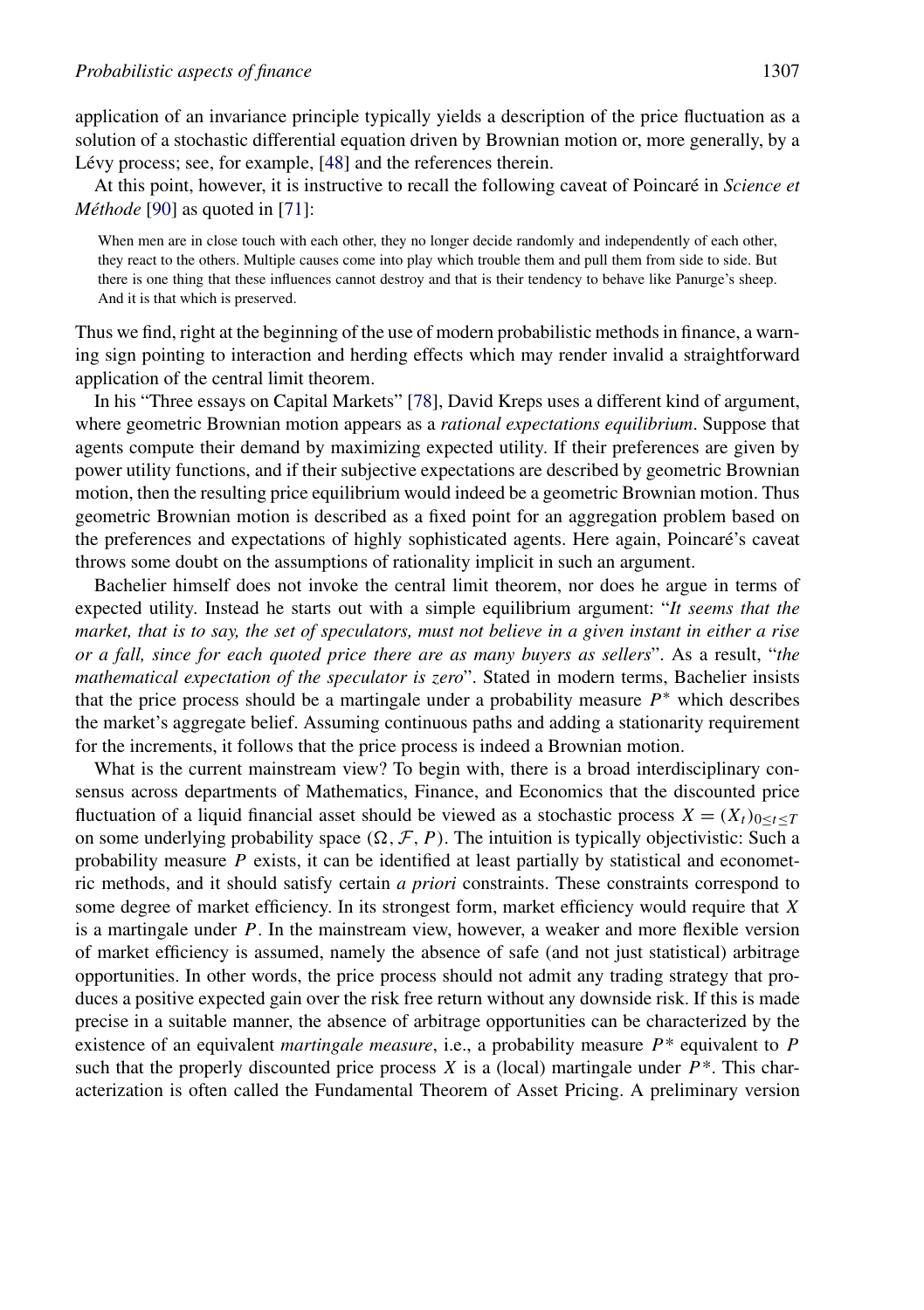<span id="page-2-0"></span>appears in Harrison and Kreps [\[58\]](#page-18-0), and its definitive form is due to Delbaen and Schachermayer [\[27–29\]](#page-16-0); see also Kabanov [\[68\]](#page-18-0) and Yan [\[108\]](#page-20-0).

Thus an economic assumption, namely the absence of arbitrage opportunities, guarantees that

$$
\mathcal{P}^*\neq \varnothing,
$$

if we denote by  $\mathcal{P}^*$  the set of equivalent martingale measures  $P^*$ . Due to well-known results of Jacod, Yor and others in the "general theory" of stochastic processes of the 70s and 80s, this implies that the process  $X$  is a semimartingale under the original measure  $P$ , and hence a stochastic integrator in the sense of Bichteler and Dellacherie. This allows one to apply the techniques of Itô calculus. Moreover it follows, due to a line of arguments initiated by Wolfgang Doeblin [\[32\]](#page-17-0) and completed by I. Monroe [\[84,85\]](#page-19-0), that *X* is a Brownian motion up to a random time change. In this way, Brownian motion reappears in the present general setting, although not necessarily in a very explicit manner.

## **2. Derivatives and the paradigm of perfect hedging**

A *derivative*, or a *contingent claim*, specifies a payoff  $H(\omega)$  contingent on the scenario  $\omega \in \Omega$ which will be realized. For example, a European call option with strike price *c* and maturity *T* has payoff  $H(\omega) = (X_T(\omega) - c)^+$ . What is the fair price which should be payed by the buyer of such a contingent claim *H*? In other words, what is the fair deterministic equivalent to the uncertain outcome  $H$ ? This is a classical question, and the standard answer goes back to the founding fathers of probability theory, in particular to Jacob Bernoulli. It says that you should assign probabilities to the different scenarios  $\omega$  and compute the expected value

$$
E_P[H] = \int H \, dP
$$

of the random variable *H* with respect to the resulting probability measure *P* . Following Daniel Bernoulli [\[6\]](#page-16-0), one might want to add a risk premium in order to take account of risk aversion. More precisely, one could describe risk aversion by a strictly increasing and concave utility function *u* and compute the price  $\pi(H)$  of *H* as the certainty equivalent  $u^{-1}(E_P[u(H)])$ . The difference  $\pi(H) - E_P[u(H)]$ , which is positive by Jensen's inequality, is then interpreted as a risk premium. But in our present financial context and under the following uniqueness assumption (1), the basic insight of Black and Scholes [\[9\]](#page-16-0) and Merton [\[82\]](#page-19-0) leads to a quite different result. In particular there will be no reason to argue in favor of a risk premium because the following argument shows that there is no intrinsic risk in that case.

Consider a financial market model such that  $\mathcal{P}^* \neq \emptyset$ . In many situations, and in particular for simple diffusion models such as geometric Brownian motion, the equivalent martingale measure is in fact unique, that is,

$$
|\mathcal{P}^*| = 1. \tag{1}
$$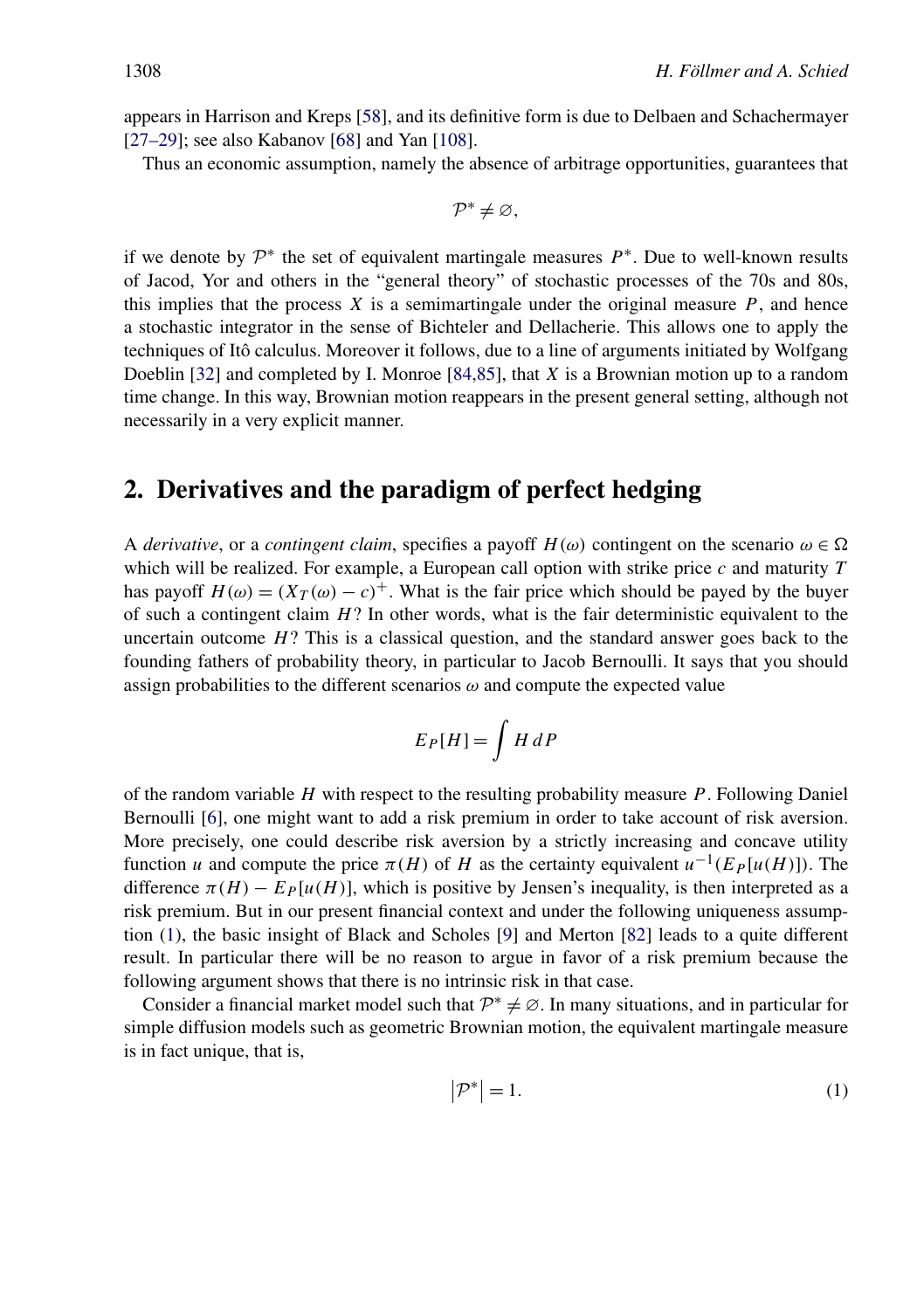<span id="page-3-0"></span>Uniqueness of the equivalent martingale measure implies that the model is *complete* in the following sense: Any contingent claim *H* can be represented, *P* -almost surely, in the form

$$
H = V_0 + \int_0^T \xi_t \, dX_t \tag{2}
$$

with some constant  $V_0$  and some predictable process  $\xi = (\xi_t)_{0 \le t \le T}$  such that the stochastic integral makes sense. For simple diffusion models such as geometric Brownian motion, this representation follows from Itô's theorem that functionals of Brownian motion can be represented as stochastic integrals of Brownian motion; see [\[91\]](#page-19-0) for the general case. Since the expectation of the stochastic integral under the equivalent martingale measure  $P^*$  is zero, the constant  $V_0$  is given by  $V_0 = E^*[H]$ .

In financial terms, the representation (2) amounts to a perfect replication of the contingent claim by means of a dynamic trading strategy. Indeed, Itô's non-anticipative construction of the stochastic integral allows one to interpret the stochastic integral in (2) as the cumulative net gain generated by the self-financing trading strategy consisting in holding  $\xi_t$  units of the underlying asset at each time  $t$ . The constant amount  $V_0$  can now be viewed as the initial capital which is needed for a perfect replication, or a *perfect hedge*, of the contingent claim. But this implies that the unique arbitrage-free price of the claim is given by

$$
\pi(H) = V_0 = E^*[H],\tag{3}
$$

since any other price would offer the opportunity for a gain without any risk. If, for example, the actual price were higher then one could sell the claim at that price, use the smaller amount  $V_0$  to implement the hedging strategy which generates the random amount *H* which has to be paid in the end, and retain the difference between the price and  $V_0$  as a risk-free gain.

Thus, the uniqueness assumption [\(1\)](#page-2-0) yields a simple answer to the problem of pricing and hedging financial derivatives. Note that the answer only involves the unique equivalent martingale measure  $P^*$ . The role of the probability measure  $P^*$  is to serve as a sophisticated consistency check for the pricing of assets, not for the purpose of prediction. The original probability measure *P* was meant to serve that purpose, but here it matters only insofar as it fixes a class of null sets. As we are going to see in Section [5.1](#page-8-0) below, we can actually eliminate *P* completely if we are ready to restrict the space of possible scenarios.

#### **3. Incompleteness as a source of new probabilistic problems**

As soon as a financial market model becomes more realistic by admitting that there are more sources of uncertainty than traded financial instruments, the equivalent martingale measure is no longer unique, and this implies

$$
|\mathcal{P}^*| = \infty.
$$

As a result, the paradigm of a perfect hedge breaks down, and intrinsic risks appear at the level of derivatives. The model is then called *incomplete*. From a mathematical point of view, incompleteness has turned out to be a rich source of new problems in Stochastic Analysis. In particular it has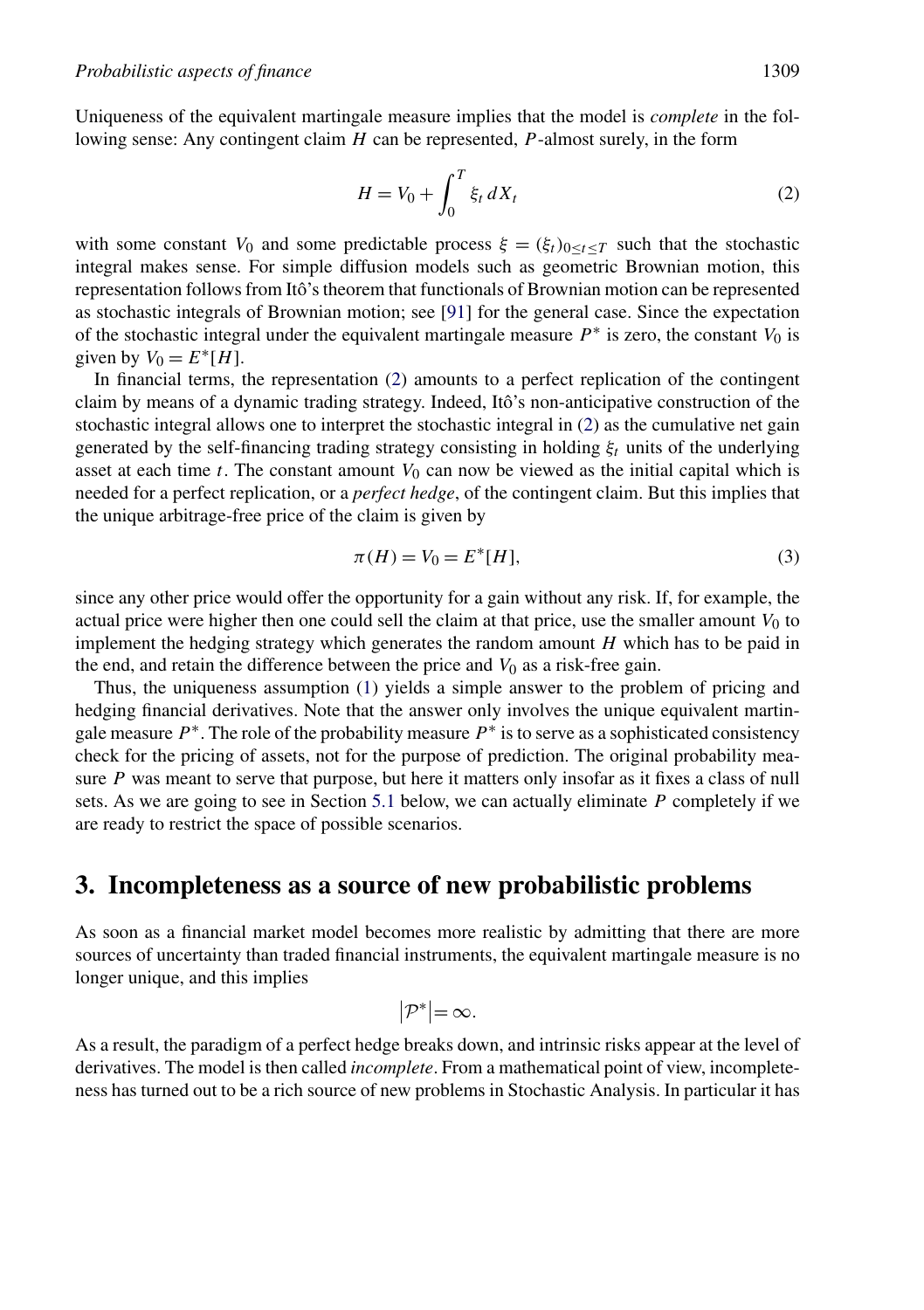<span id="page-4-0"></span>motivated new versions of probabilistic decomposition theorems such as the Kunita–Watanabe decomposition and the Doob–Meyer decomposition.

Consider a derivative with non-negative payoff *H* and maturity date *T* . An admissible hedging strategy is given by an initial capital  $V_0$  and a predictable process  $\xi$  such that the resulting portfolio process *V* defined by

$$
V_t = V_0 + \int_0^t \xi_s \, dX_s \tag{4}
$$

remains non-negative. At the maturity date *T* , any such strategy yields a decomposition

$$
H = V_T + C_T
$$

of the contingent claim into a part which is perfectly hedged, and hence priced by arbitrage as in the preceding section, and a remaining *hedging error*  $C_T$ . Different economic preferences induce different choices of the strategy, and hence a different decomposition of the claim.

Suppose one wants to minimize the hedging error in a mean-square sense with respect to the given probability measure *P*. This will amount to a projection in the space  $L^2(P)$  of the contingent claim *H* onto a sub-space of stochastic integrals. Under the strong form of the efficient market hypothesis, that is  $P \in \mathcal{P}^*$ , this projection problem is solved by using the Kunita–Watanabe decomposition in the space of square-integrable martingales; see [\[50\]](#page-17-0). If one drops this assumption and considers the case  $P \notin \mathcal{P}^*$ , the resulting decomposition problem can often be reduced to an application of the Kunita–Watanabe representation with respect to a suitable *minimal* martingale measure; cf. [\[47\]](#page-17-0). More generally, methods of mean-variance hedging for incomplete financial markets have been a source of new versions of the Kunita–Watanabe decomposition and of new results on closure properties of spaces of stochastic integrals with respect to a semimartingale; see, for example, the surveys [\[49\]](#page-17-0) and [\[102\]](#page-20-0).

From a financial point of view, however, the mean-variance approach fails to capture a basic asymmetry: The main purpose is to control the *shortfall*, defined as the positive part  $C_T^+ = (H V_T$ <sup>+</sup> of the hedging error. If one insists on keeping the shortfall down to 0, then one is led to a remarkable new extension of the Doob–Meyer decomposition. Consider a right-continuous version *U* of the process

$$
U_t = \operatorname*{ess\,sup}_{P^* \in \mathcal{P}^*} E^*[H|\mathcal{F}_t], \qquad 0 \le t \le T. \tag{5}
$$

Now note that *U* is a  $\mathcal{P}^*$ -supermartingale, that is, a supermartingale under any  $P^* \in \mathcal{P}^*$ . As shown in increasing generality in [\[37,42,76\]](#page-17-0), any non-negative  $\mathcal{P}^*$ -supermartingale *U* admits a decomposition of the form

$$
U_t = U_0 + \int_0^t \xi_s \, dX_s - A_t \tag{6}
$$

with some increasing optional (but in general not predictable) process *A*. But the stochastic integral is a  $\mathcal{P}^*$ -local martingale, and so (6) can be viewed as a new version of the classical Doob– Meyer decomposition that holds simultaneously for all  $P^* \in \mathcal{P}^*$ . In the special case (5), this optional decomposition can be interpreted as a *superhedging* procedure: Starting with the initial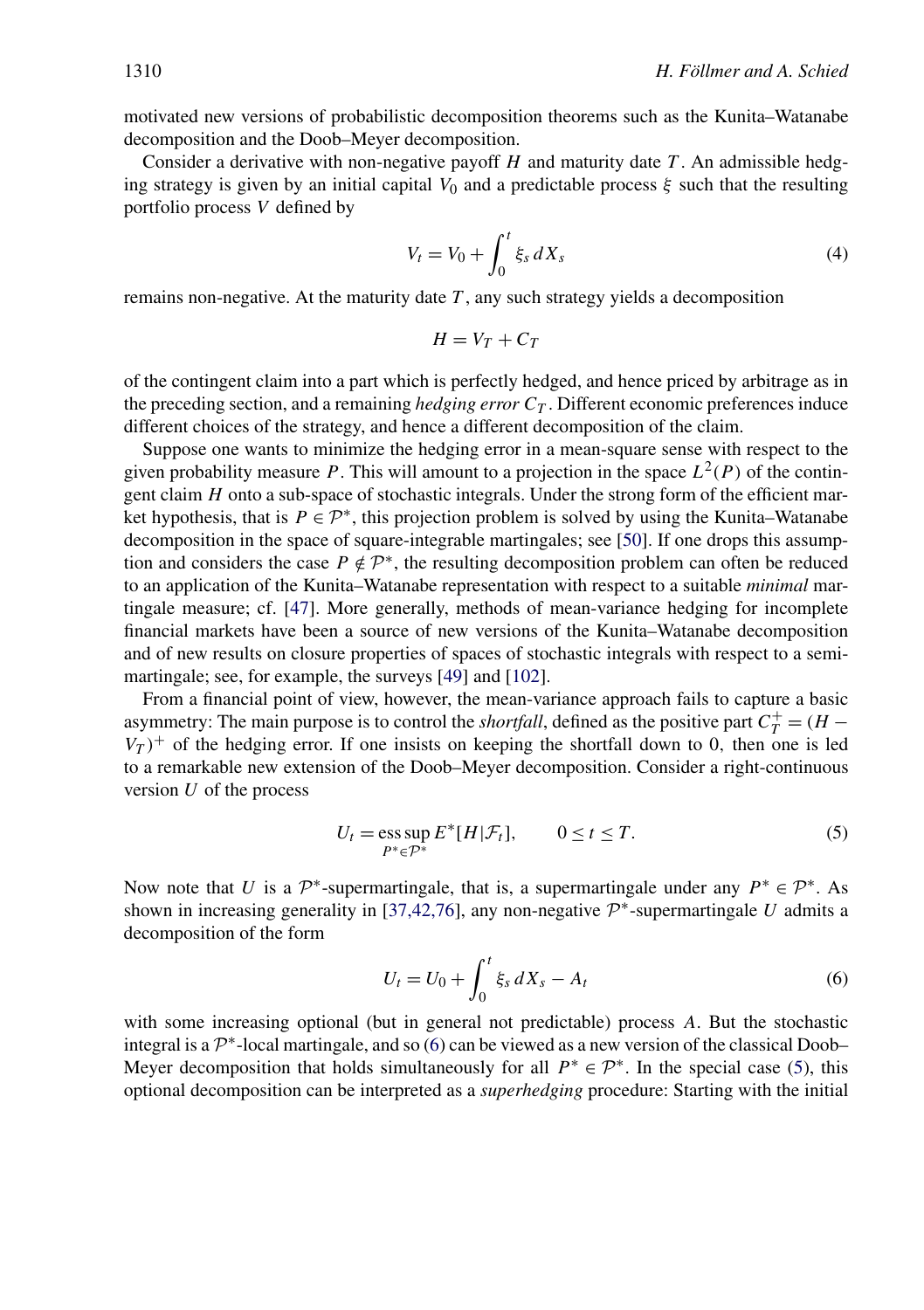capital  $V_0 = U_0$ , applying the trading strategy  $\xi$  and sequentially withdrawing the cumulative amount  $A_t$  from the generated portfolio value  $V_t$  defined in [\(4\)](#page-4-0), one ends up with the final value  $U_T = H$ . Dually,  $U_t$  can be characterized as the minimal capital that is needed at time *t* in order to cover the contingent claim *H* by a dynamic trading strategy run from time *t* up to *T* .

The superhedging approach may tie down a large capital amount in order to stay on the safe side, and therefore it is usually seen as too conservative. But the mathematics of superhedging remains important even if zero tolerance for a shortfall is relaxed. Suppose, for example, that one imposes some bound for the expected loss  $E_P[\ell(C_T^+)]$ , defined in terms of some convex loss function  $\ell$ . Then the resulting problem of *efficient hedging* can be split into a statistical decision problem, which is solved by a randomized test  $\varphi$ , and a dynamic superhedging problem for the modified claim  $H = \varphi H$ ; see [\[43\]](#page-17-0).

More generally, the efficient hedging problem can be embedded into a problem of dynamic portfolio optimization for incomplete financial markets, where the criterion is usually formulated in terms of expected utility. There is a rich literature on such dynamic optimization problems, from the point of view of both optimal stochastic control as in [\[69,70,104\]](#page-18-0) and convex duality as in [\[74,75\]](#page-18-0)

Note that in these optimization problems for incomplete financial markets the probability measure *P* does come in explicitly, in contrast to the superhedging approach. But it does so at the level of preferences, namely in the form of expected utility. As soon as one admits model uncertainty and considers robust preferences as described in Section [5.2](#page-11-0) below, new problems of robust optimization arise; see, for example, [\[40,61,95,96\]](#page-17-0) and the survey [\[46\]](#page-17-0). Another new direction consists in analyzing the temporal dynamics of preference structures as in [\[86,87\]](#page-19-0).

# **4.** *P* **versus** *P***∗**

As we have seen, the standard setting in mathematical finance is probabilistic, and it involves two types of probability measures. On the one hand, it assumes that there is an objective probability measure *P*, often called "real world" or "historical" probability measure. On the other hand, the absence of arbitrage implies the existence of an equivalent martingale measure *P*∗, which should be interpreted as a consistent price system that reflects the present "market's belief". From a mathematical point of view, the coexistence of these measures and the explicit description of their mutual densities is a rich source of technical exercises, and the Girsanov transformation allows one to move freely back and forth between *P* and *P*∗. At a conceptual level, however, there is a crucial difference between their roles.

The probability measure *P* is usually seen as a probabilistic model that tries to capture typical patterns observed in the past; under implicit stationarity assumptions, it is then used as a forwardlooking prediction scheme. While it is often admitted that any specific choice of *P* involves a considerable amount of model risk, it is widely believed that a true probability measure exists, and that probabilistic models are getting better in approaching that reality. Bruno de Finetti [\[25,](#page-16-0) [26\]](#page-16-0), however, would argue that the problem is more fundamental than the issue of model risk. He would put in doubt that it makes any sense to associate an objective probability *P*[*A*] to a financial event of the following type:

 $A =$ {the sovereign bond with ISIN *x* will not default}.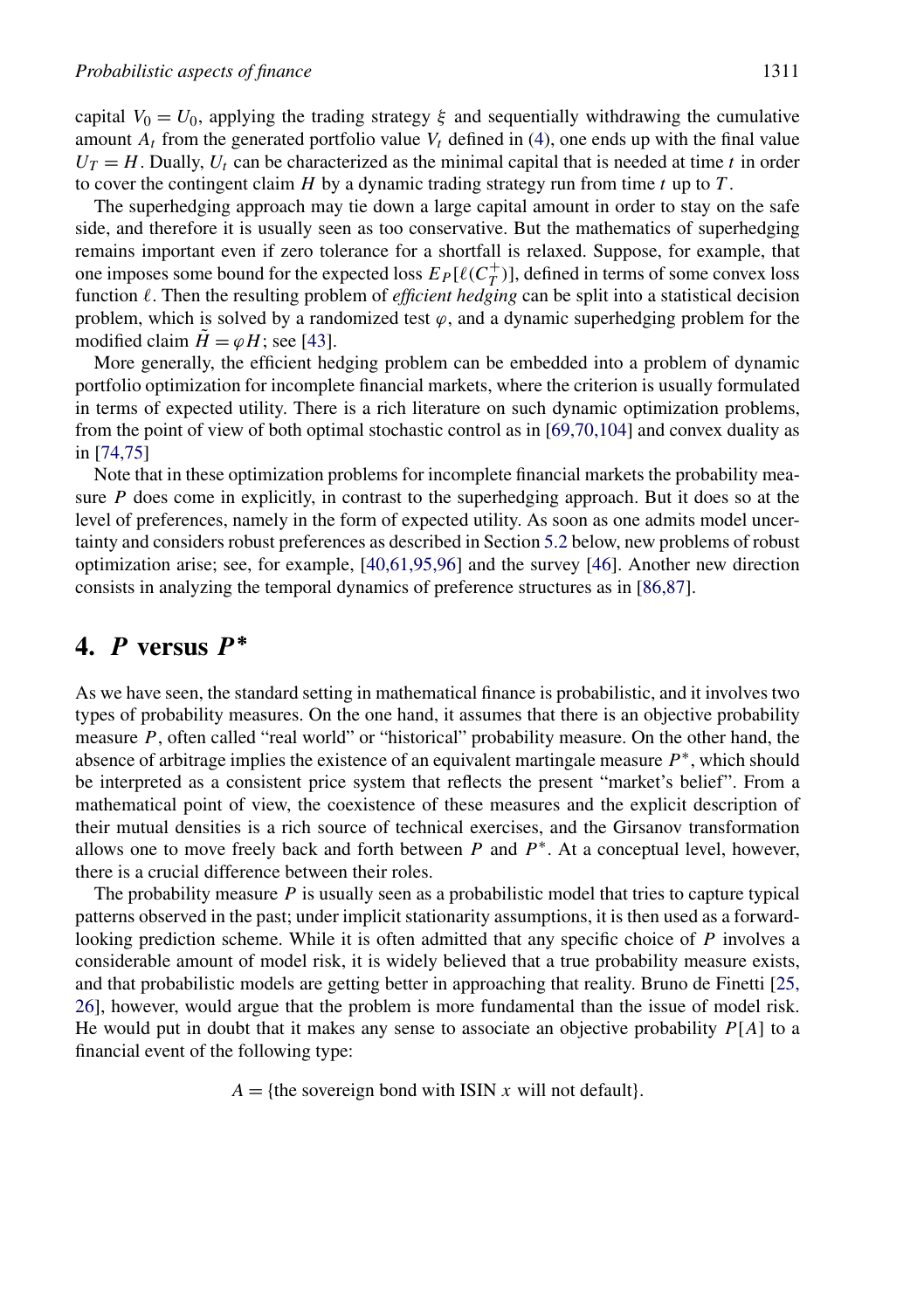On the other hand, a probability *P*∗[*A*], or rather an expectation *E*∗[*H*] of the discounted future cash flow *H* generated by the bond, is assigned each day on the financial market, either directly through the present market price of the bond or by the prices of instruments such as credit default swaps (CDS) that provide insurance against a default of the bond. Thus the probability measure *P*<sup>∗</sup> reflects the aggregate odds of a large number of bets made on the market. This is in accordance with de Finetti's claim that *probability does not exist*, but that one can of course take bets on a given event at certain odds. De Finetti imposes consistency rules for the odds specified for different bets, and he uses an emphatic "you" to stress the subjective nature of the resulting probability measure *P*∗. At the level of a single agent, these consistency rules may be viewed as an overly optimistic rationality requirement. But if we replace de Finetti's "you" by "the financial market", this requirement becomes more compelling since the market is more efficient in enforcing consistency via arbitrage than any given individual. In fact, there is a close connection, both at the conceptual and technical levels, between the fundamental theorem of asset pricing and de Finetti's reconstruction of a probability measure *P*<sup>∗</sup> from a consistent system of bets; see, for example, [\[10,94\]](#page-16-0).

Apart from such foundational aspects, the attempts of predicting financial developments in terms of an "objective" probability measure *P* can hardly been described as a success story, especially in view of the recent financial crisis. On the other hand, a lot is known, at any given time *t*, about the market's present predictions of future developments in terms of a martingale measure  $P_t^*$ . More precisely, the market's view at time *t* is given by the conditional probability distribution

$$
P_t^*[\cdot|\mathcal{F}_t] \quad \text{on} \quad \hat{\mathcal{F}}_t \tag{7}
$$

where  $\mathcal{F}_t$  is the  $\sigma$ -field describing the available information at time *t*, and  $\hat{\mathcal{F}}_t$  is the  $\sigma$ -field generated by the pay-offs of traded contingent claims with maturities  $T > t$ . Present prices of call or put options with maturity *T* provide information about the marginal distribution of  $P_t^*[\cdot | \mathcal{F}_t]$ at time  $T > t$ , and present prices of more exotic options provide information about the multidimensional marginals. This forward-looking "lecture du marché" is an important part of current quantitative analysis.

At any given time *t*, the market's present view of the future as expressed in the conditional pricing measure  $P_t^*[\cdot|\mathcal{F}_t]$  is consistent across different claims, and in particular it is time-consistent across different maturities  $T > t$ . But this consistent picture may change from day t to day  $t + 1$ , and it may do so in a manner which is *not* time-consistent. Time-consistency across different dates *t* may of course be desirable from a normative point of view, and it is usually taken for granted in the mathematical finance literature. In mathematical terms, it amounts to the requirement that the conditional distributions in (7) all belong to the same martingale measure  $P^* \in \mathcal{P}^*$ . In the virtual world of a complete financial market model, time-consistency would thus hold automatically, due to the fact that the equivalent martingale measure is unique. In the larger world of incomplete financial market models, and a fortiori in reality, one should expect timeinconsistency. In our standard framework, this would be described by a flow in the space  $\mathcal{P}^*$  of martingale measures. This flow could be continuous, but it also could include jumps corresponding to abrupt regime changes.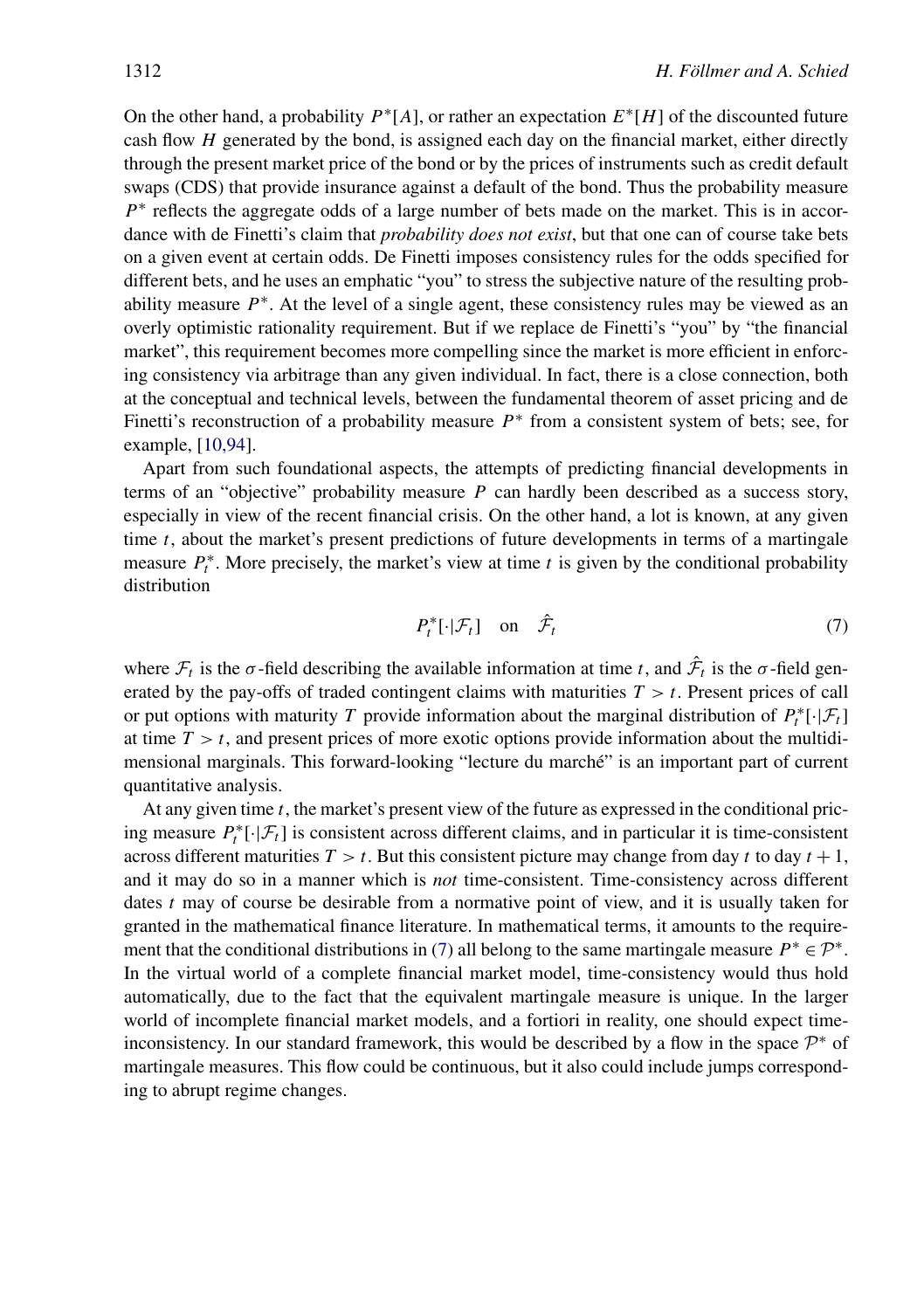Let us denote by  $\mathcal{P}_{UI}^*$  the class of martingale measures  $P^* \in \mathcal{P}^*$  such that the price fluctuation *X* is a uniformly integrable martingale under *P*<sup>∗</sup>. Typically, both  $\mathcal{P}_{UI}^*$  and  $\mathcal{P}_{NUI}^* := \mathcal{P}^* \setminus \mathcal{P}_{UI}^*$ are nonempty. The behavior of *X* under a measure  $P^* \in \mathcal{P}_{NUI}^*$  is often interpreted as a bub-ble; cf. [\[66,67\]](#page-18-0). A regime switch from an initial martingale measure  $P_0^* \in \mathcal{P}_{U,I}^*$ , which does not exhibit a bubble, to another martingale measure  $P_1^* \in \mathcal{P}_{NUI}^*$  would thus describe the sudden ap-pearance of a bubble as in [\[66\]](#page-18-0). But the flow in the space  $\mathcal{P}^*$  could also move slowly from  $P_0^*$  to *P*<sup>∗</sup></sup> as in [\[7\]](#page-16-0), and this would induce the slow birth of a bubble as a submartingale.

A deeper economic understanding of the dynamics of  $P_t^*$  would involve the microstructure of financial markets, i.e., the dynamic behavior of agents with heterogeneous and interacting preferences and expectations, with special emphasis on the "herding" effects which are driving bubbles and crashes. So far, there are various toy models, such as [\[41\]](#page-17-0) and the references therein, which try to capture some of these effects. But really compelling microstructure models which offer serious possibilities for real-world prediction are not yet in sight.

There is, however, an increasing need to complement the classical microeconomic picture of noise traders and information traders by taking into account a variety of trading algorithms which are actually used on the financial market. In a way, this may make the analysis of the resulting price dynamics more tractable, since the structure of trading algorithms is more transparent and easier to model than the behavioral characteristics of individual agents. While the social utility of such algorithms may be debatable, it is important to understand their effects as clearly as possible in mathematical terms. In particular, such an understanding is crucial for any attempts to design an intelligent regulatory framework that does not create new arbitrage opportunities and thereby new sources of instability in the financial system. In Sections [6](#page-13-0) and [7](#page-14-0) we are going to describe some of the simplest mathematical issues which appear in connection with the interaction of trading algorithms.

## **5. Knightian uncertainty**

In recent years, there has been an increasing awareness, both among practitioners and in academia, of the problems caused by an excessive reliance on a specific probabilistic model and by the resulting "control illusion"; see, for example, Section 4.9 in [\[60\]](#page-18-0). As a result, there is a renewed focus on the issue of *model uncertainty* or *model ambiguity*, also called *Knightian uncertainty* in honor of Frank Knight [\[73\]](#page-18-0), who introduced the distinction between "risk" and "uncertainty" in the context of economic decision theory. Here, "risk" refers to situations where something is known about the probability measure *P* ("known unknowns"), while "uncertainty" refers to situations where this is not the case ("unknown unknowns"). In its analysis of the recent subprime crisis, the Turner Review [\[105\]](#page-20-0) distinguishes between "mathematically modellable risk" and Knightian uncertainty, and thus seems to suggest that Knightian uncertainty is beyond the scope of mathematical analysis. We do not share this conclusion. To the contrary, we see Knightian uncertainty as a rich source of new mathematical problems. This is illustrated by two recent developments, where model uncertainty is taken into account explicitly. In Section [5.1,](#page-8-0) we show how some key hedging arguments in mathematical finance can be developed without even introducing any probability measure. Another example is the specification of capital requirements and of preferences in terms of convex risk measures, described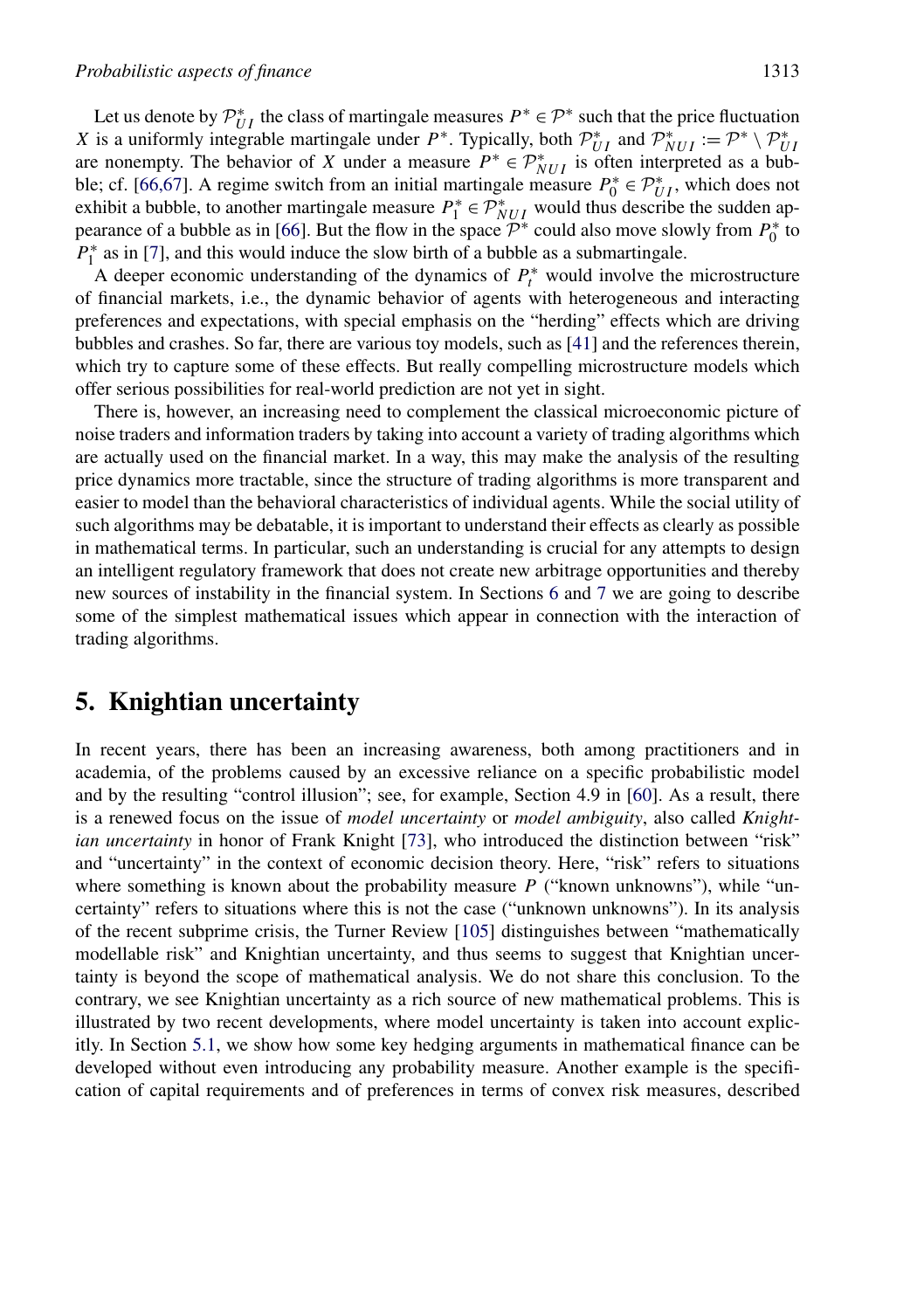<span id="page-8-0"></span>in Section [5.2.](#page-11-0) Here the analysis is not tied to the specific choice of a probability measure. Instead, one considers a whole class of probabilistic models and takes a conservative worst-case approach.

#### **5.1. Probability-free hedging**

Consider a financial market with one risky and one riskless asset. In mainstream finance, the price evolution of the risky asset is usually modeled as a stochastic process defined on some probability space. Here, however, we are going to work in a strictly pathwise setting. All we assume is that the evolution of asset prices is given by one single continuous non-negative trajectory  $(X_t)_{0 \le t \le T}$ . As before, we will suppose for simplicity that the prices of the riskless asset, or "bond", are given by  $B_t = 1$  for all *t*.

Now we discuss the possibility of dynamic trading in such a market. To this end, consider a trading strategy  $(\xi_t, \eta_t)_{0 \le t \le T}$ , where  $\xi_t$  describes the number of shares in the risky asset and  $\eta_t$ the number of shares in the bond held at time *t*. The value of the portfolio  $(\xi_t, \eta_t)$  is given by

$$
V_t = \xi_t X_t + \eta_t B_t = \xi_t X_t + \eta_t. \tag{8}
$$

To discuss investment or hedging strategies in this framework, it is important to define selffinancing trading strategies. Passing to the continuous-time limit from a discrete-time framework suggests that the strategy  $(\xi_t, \eta_t)_{0 \le t \le T}$  should be called self-financing if the value process from (8) satisfies the relation

$$
V_t = V_0 + \int_0^t \xi_s \, dX_s, \qquad 0 \le t \le T,\tag{9}
$$

where the integral is the limit of nonanticipative Riemann sums:

$$
\int_0^t \xi_s \, dX_s := \lim_{n \uparrow \infty} \sum_{\substack{t^n_i \le t}} \xi_{t^n_{i-1}} (X_{t^n_i} - X_{t^n_{i-1}}). \tag{10}
$$

Here we can take for instance  $t_i^n = i2^{-n}$ . According to the results in [\[38\]](#page-17-0), this is possible when the trajectory *X* admits a continuous quadratic variation

$$
[X]_t = \lim_{n \uparrow \infty} \sum_{t_i^n \le t} (X_{t_i^n} - X_{t_{i-1}^n})^2, \qquad 0 \le t \le T,
$$

and if  $\xi$  is of the form  $\xi_t = g(X_t, A_t^1, \ldots, A_t^k)$  for a continuous function *g*, which is differentiable in its first argument, and for continuous trajectories  $(A_t^i)_{0 \le t \le T}$  of bounded variation. In this case, it was shown in [\[38\]](#page-17-0) that Itô's formula holds for any  $C^2$ -function  $f$  in the following strictly pathwise sense:

$$
f(X_t) = f(X_0) + \int_0^t f'(X_s) \, dX_s + \frac{1}{2} \int_0^t f''(X_s) \, d[X]_s. \tag{11}
$$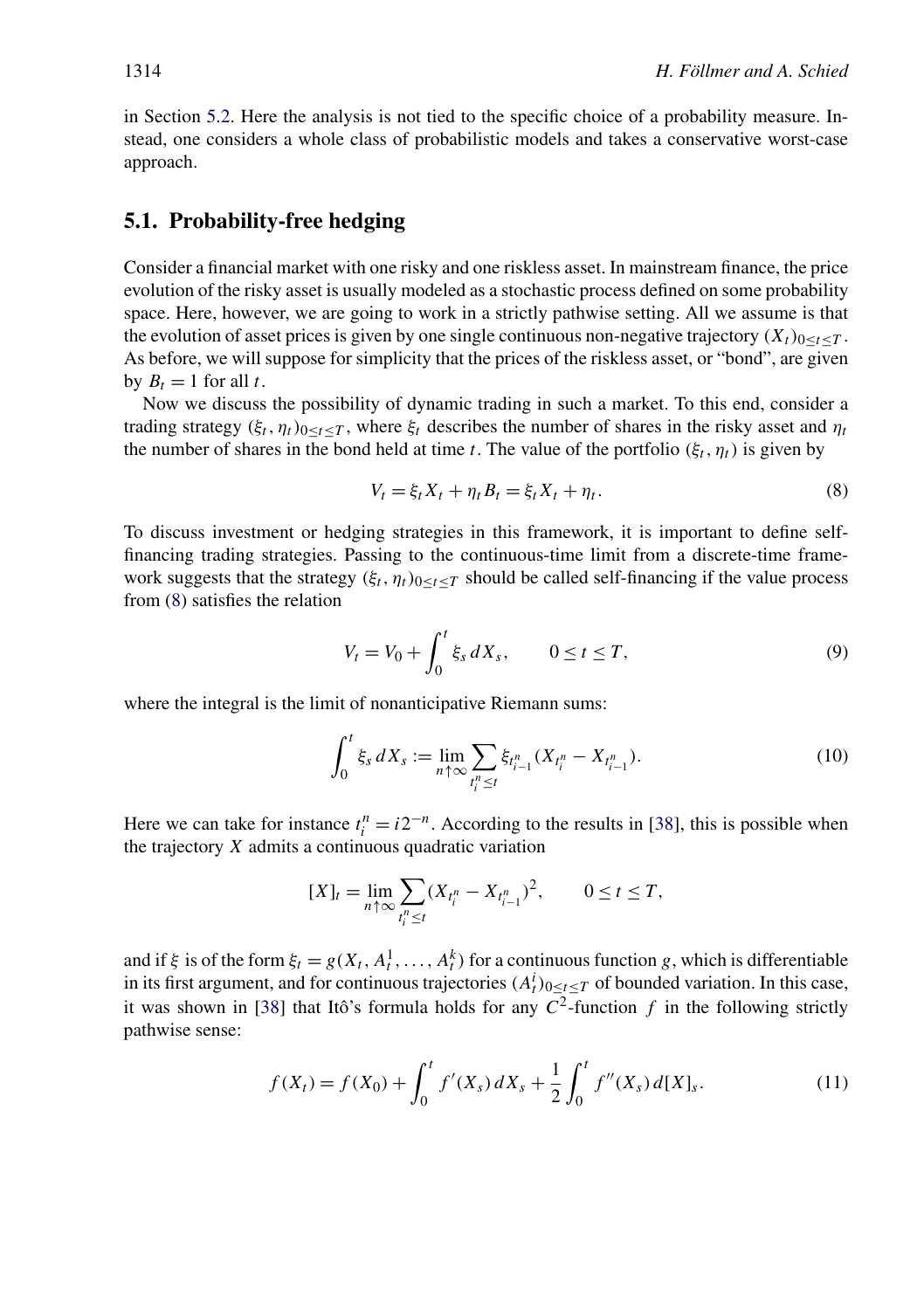#### <span id="page-9-0"></span>*Probabilistic aspects of finance* 1315

Note that the second integral in [\(11\)](#page-8-0) can be defined as a classical Stieltjes integral, since  $[X]_t$  is a nondecreasing function of *t*.

As pointed out in [\[39\]](#page-17-0), it follows immediately that a non-constant trajectory *X* must have nontrivial quadratic variation so as to exclude arbitrage opportunities. Indeed, otherwise [\(11\)](#page-8-0) reduces to the standard fundamental theorem of calculus,  $f(X_t) = f(X_0) + \int_0^t f'(X_s) dX_s$ , and by [\(9\)](#page-8-0) the self-financing strategy  $\xi_t = 2(X_t - X_0)$  and  $\eta_t = (X_t - X_0)^2 - \xi_t X_t$  will generate the strictly positive wealth  $V_t = (X_t - X_0)^2$  out of the initial capital  $V_0 = 0$ .

The probability-free trading framework sketched above can for instance be used to analyze the hedging error and the robustness of model-specific hedging strategies such as in [\[36\]](#page-17-0) or [\[98\]](#page-19-0). In some special cases, it is even possible to find completely model-independent hedging strategies. We will illustrate this now for the case of a *variance swap* by transferring arguments from [\[88\]](#page-19-0) and [\[33\]](#page-17-0) to our probability-free setting. A variance swap is a path-dependent financial derivative with payoff

$$
H = \sum_{i=1}^{n} (\log X_{t_{i+1}} - \log X_{t_i})^2
$$

at time *T*, where  $0 < t_1 < \cdots < t_n = T$  are fixed time points. These time points are often chosen so that  $X_t$  is the closing price of the risky asset at the end of the *i*th trading day; see, e.g., [\[14,15,](#page-16-0)] [53\]](#page-16-0) for background on variance swaps. When *n* is large enough, the payoff of the variance swap can thus be approximated by the quadratic variation of log*X*, i.e.,

$$
H \approx [\log X]_T = \int_0^T \frac{1}{X_t^2} d[X]_t.
$$
 (12)

Here, the second identity follows, e.g., from Proposition 2.2.10 in [\[103\]](#page-20-0). On the other hand, applying Itô's formula [\(11\)](#page-8-0) to the function  $f(x) = \log x$  yields

$$
\log X_T - \log X_0 = \int_0^T \frac{1}{X_t} dX_t - \frac{1}{2} \int_0^T \frac{1}{X_t^2} d[X]_t.
$$
 (13)

Putting (12) and (13) together implies that

$$
H \approx \int_0^T \frac{1}{X_t^2} d[X]_t = 2 \log X_0 - 2 \log X_T + 2 \int_0^T \frac{1}{X_t} dX_t.
$$
 (14)

The Itô integral on the right-hand side of (14) can be regarded as the terminal value of the self-financing trading strategy that has zero initial investment and otherwise consists in holding  $\xi_t = 2/X_t$  shares of the risky asset at each time *t*. To interpret the two logarithmic terms in (14), we apply the Breeden–Litzenberger formula,

$$
h(X_T) = h(X_0) + h'(X_0)(X_T - X_0) + \int_0^{X_0} (K - X_T)^+ h''(K) dK
$$
  
+ 
$$
\int_{X_0}^{\infty} (X_T - K)^+ h''(K) dK
$$
 (15)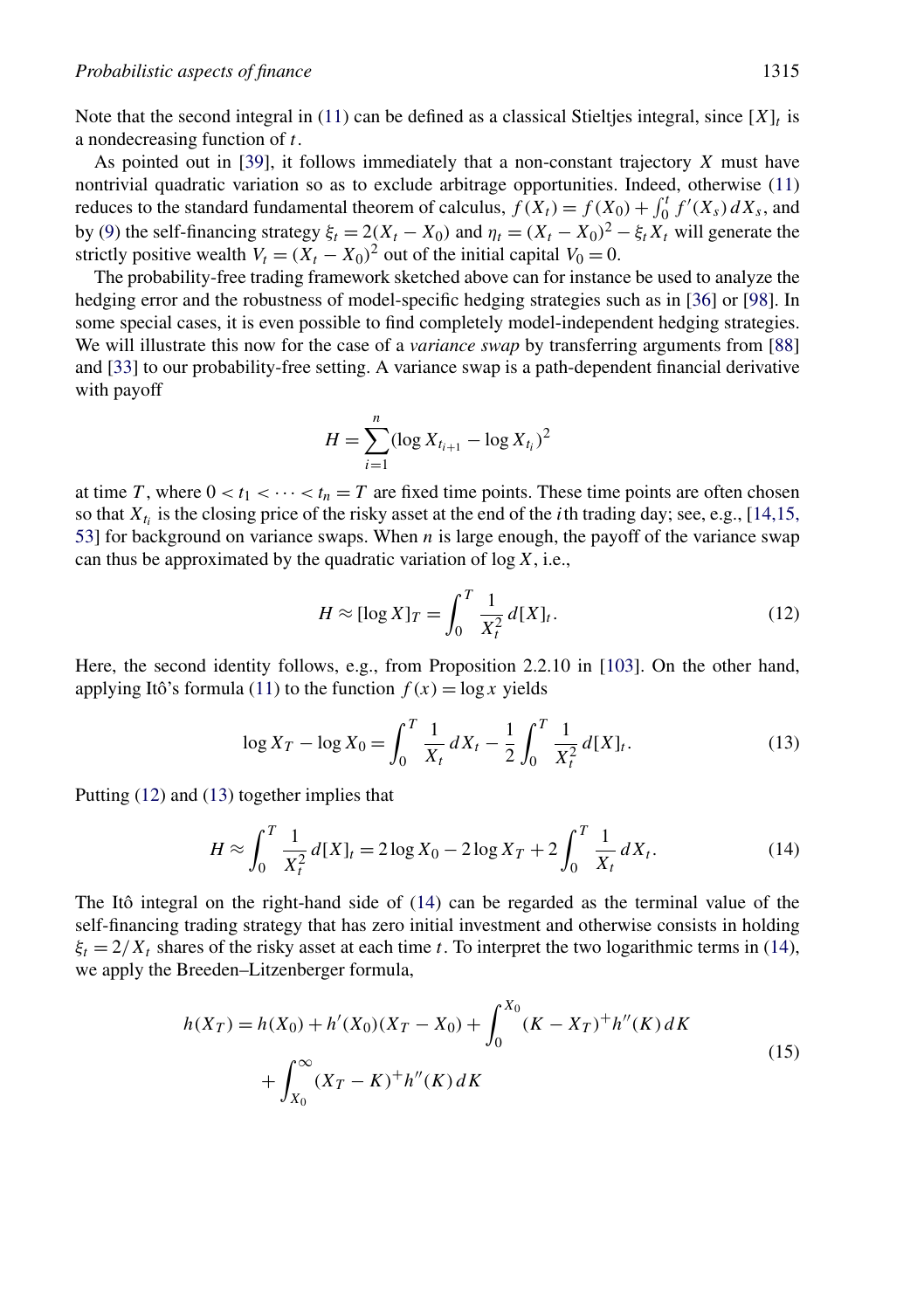(e.g., [\[45\]](#page-17-0), Exercise 1.3.3) to the function  $h(x) = \log x$  and obtain

$$
H \approx -\frac{2}{X_0}(X_T - X_0) + \int_0^{X_0} (K - X_T)^+ \frac{2}{K^2} dK + \int_{X_0}^{\infty} (X_T - K)^+ \frac{2}{K^2} dK
$$
  
+2 $\int_0^T \frac{1}{X_t} dX_t$ . (16)

That is, *H* can be hedged by selling  $2/X_0$  zero-price forward contracts, holding portfolios consisting of  $2/K^2 dK$  "out-of-the-money" put and call options with maturity *T* for each strike *K*, and using the self-financing trading strategy with  $\xi_t = 2/X_t$ . The most remarkable feature of this hedging strategy is that it is model-independent. That is, (16) is valid independently of possible probabilistic dynamics of the price process *X*. The hedging strategy is therefore not subject to model risk that might result from a misspecification of such probabilistic dynamics.

Similar results as obtained for variance swaps are valid for so-called *Gamma* or *entropy swaps* with payoff

$$
\sum_{i=1}^{n} X_{t_i} (\log X_{t_{i+1}} - \log X_{t_i})^2
$$

and also for *corridor variance swaps* with payoff

$$
\sum_{i=1}^n \mathbf{1}_{\{A \le X_{t_i} \le B\}} (\log X_{t_{i+1}} - \log X_{t_i})^2,
$$

for some real numbers  $A, B$ , with  $A < B$ . See also [\[24\]](#page-16-0) for further extensions.

Note that the Breeden–Litzenberger formula [\(15\)](#page-9-0) can be regarded as a simple static, and hence model-free, hedge for the option  $h(X_T)$  in terms of standard "plain vanilla" put and call options. In some cases, static hedges (or superhedges) can also be constructed for path-dependent derivatives such as barrier or lookback options; see, e.g., [\[12,23,62\]](#page-16-0).

If uncertainty is restricted to a suitable class of scenarios, the strictly pathwise approach can also be used to formulate the crucial hedging argument of Section [2](#page-2-0) in a probability-free manner. To this end, we fix a continuous volatility function  $\sigma(x, t) > 0$  on  $[0, \infty) \times [0, T]$  and restrict the possible scenarios to the set  $\Omega_{\sigma}$  of all nonnegative continuous functions  $\omega$  on [0, T] such that the coordinate process  $X_t(\omega) = \omega(t)$  admits an absolutely continuous quadratic variation  $d[X(\omega)]_t = \sigma^2(X_t(\omega), t)X_t^2(\omega) dt$ . Consider a derivative of the form  $H = h(X_T)$ . As explained in [\[8\]](#page-16-0) or [\[39\]](#page-17-0), we can now use the time-dependent extension of the pathwise Itô formula [\(11\)](#page-8-0) to construct a perfect hedge of the form  $\xi_t(\omega) = F_x(X_t(\omega), t)$ , where *F* solves an appropriate parabolic equation with boundary condition  $F(x, T) = h(x)$ . Moreover, a theorem of Paul Lévy implies that there is exactly one probability measure  $P^*$  on the space  $\Omega_{\sigma}$  such that the coordinate process *X* becomes a martingale under *P*∗. The price of the derivative *H*, defined as the initial cost of the perfect hedge, can then be computed as in [\(3\)](#page-3-0) as the expected value  $E^*[H]$  of *H* under the measure *P*∗.

In order to extend the preceding construction to more exotic options, one can use a strictly pathwise version of Malliavin calculus as recently developed in [\[34\]](#page-17-0) and [\[21\]](#page-16-0). For an alternative pathwise approach in terms of *rough paths,* see [\[52,80\]](#page-17-0).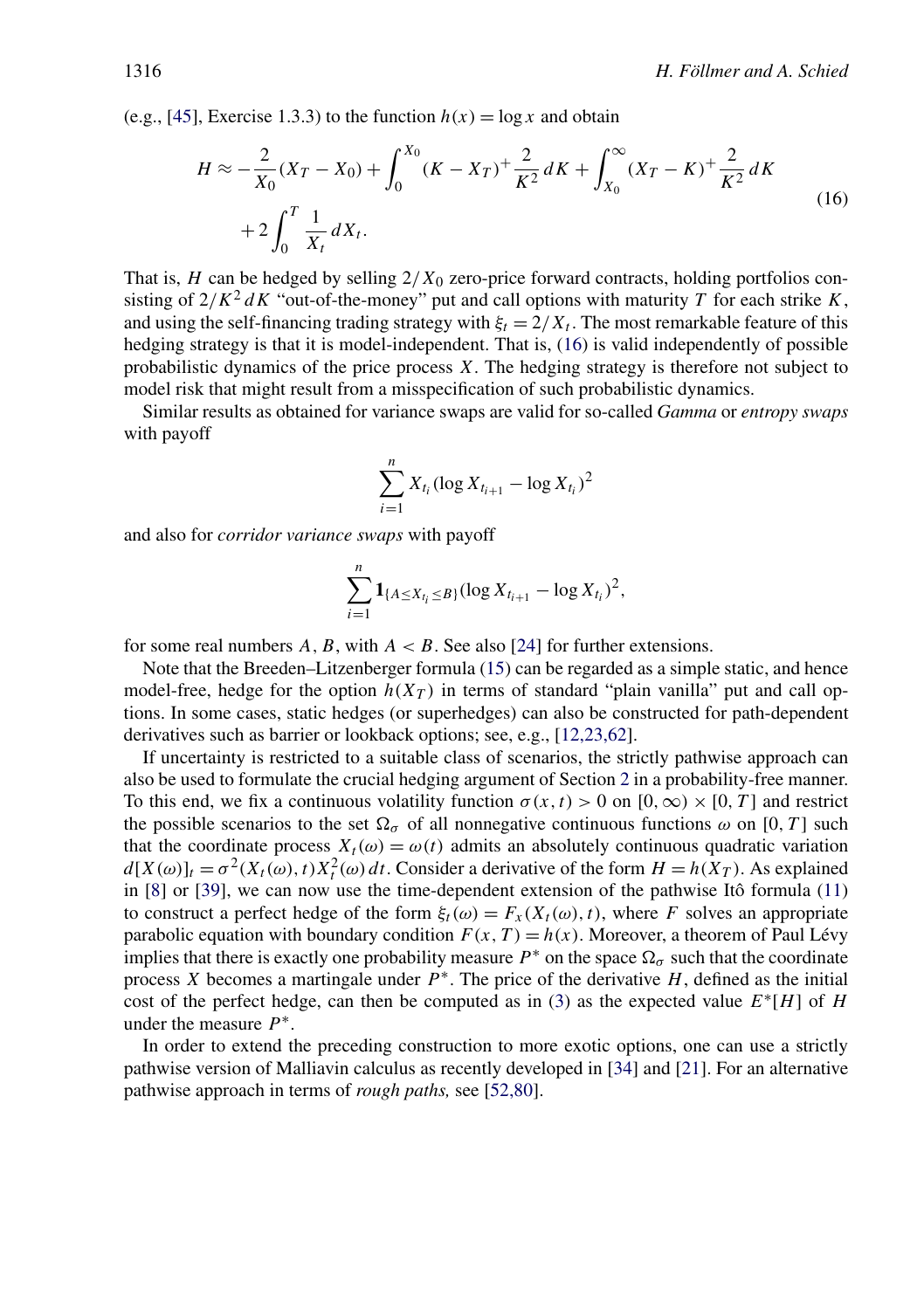#### <span id="page-11-0"></span>**5.2. Monetary risk measures**

The *capital requirement* associated with the profits and losses, or P&L, of a given financial position is specified as the minimal capital that should be added to the position in order to make that position acceptable from the point of view of a supervising agency. This idea can be formalized as follows by the notion of a *monetary measure of risk*.

The P&L describes the uncertain net monetary outcome at the end of a given trading period, and so it will be modeled as a real-valued measurable function *X* on a measurable space  $(\Omega, \mathcal{F})$ of possible scenarios. We fix a linear space X of such P&Ls and a nonempty subset  $A \subset \mathcal{X}$  associated with those positions that are deemed acceptable. We require that  $\mathcal X$  contains all constants and that *Y*  $\in$  *A* whenever *Y* > *X* for some *X*  $\in$  *A*. The functional  $\rho$  on *X* defined by

$$
\rho(X) := \inf\{m \in \mathbb{R} | X + m \in \mathcal{A}\}\tag{17}
$$

is then called a *monetary risk measure*, and the value  $\rho(X)$  is interpreted as the capital requirement for the financial position with P&L *X*.

The standard example of a monetary risk measure is *Value at Risk* at some level  $\lambda \in (0, 1)$ . For a given probabilistic model described by a probability measure *P* on  $(\Omega, \mathcal{F})$ , *X* is deemed acceptable for Value at Risk if the probability  $P[X < 0]$  of a shortfall does not exceed the level  $\lambda$ . The resulting monetary risk measure (17) is then given, up to a minus sign, by a  $\lambda$ -quantile of the distribution of *X* under *P* . Value at Risk is widely used in practice. But it also has a number of deficiencies. In particular, it does not account for the size of a possible shortfall and therefore penalizes diversification while encouraging the concentration of risk. The recognition of these deficiencies motivated the axiomatic approach to a general theory of monetary risk measures as initiated by Artzner, Delbaen, Eber, and Heath [\[3\]](#page-15-0) in the late nineties. But there are also other drawbacks. For instance, in reaction to the recent financial crisis, *The Turner Review – A regulatory response to the global banking crisis* [\[105\]](#page-20-0) emphasizes an excessive reliance on a single probabilistic model *P* and thus raises the issue of Knightian uncertainty.

We are now going to sketch some of the key ingredients in the theory of convex risk measures. As we will see, this theory does not only address the issue that diversification should not be penalized by the capital requirement. It also provides a case study on how to deal with Knightian uncertainty in a mathematical framework.

To capture the idea that diversification should be encouraged rather than penalized by a monetary risk measure, we require that the acceptance set  $A$  be convex. In this case, the monetary risk measure *ρ* defined via (17) is called a *convex risk measure*, because convexity of A is equivalent to convexity of *ρ*. When A is even a convex cone, *ρ* is called a *coherent* risk measure. The notion of a coherent risk measures was introduced in the seminal paper [\[3\]](#page-15-0); the subsequent extension from coherent to convex risk measures was introduced independently in [\[59\]](#page-18-0), [\[51\]](#page-17-0), and [\[44\]](#page-17-0). Convex duality implies that a convex risk measure typically takes the form

$$
\rho(X) = \sup_{Q \in \mathcal{Q}_{\rho}} \{ E_Q[-X] - \alpha(Q) \},\tag{18}
$$

where  $Q_\rho$  is some class of probability measures and  $\alpha: Q_\rho \to \mathbb{R} \cup \{+\infty\}$  is a penalty function. The capital requirement is thus determined as follows: The expected loss of a position is calculated for each probability measure  $Q \in \mathcal{Q}_\rho$  and penalized by the penalty  $\alpha(Q)$ ; then one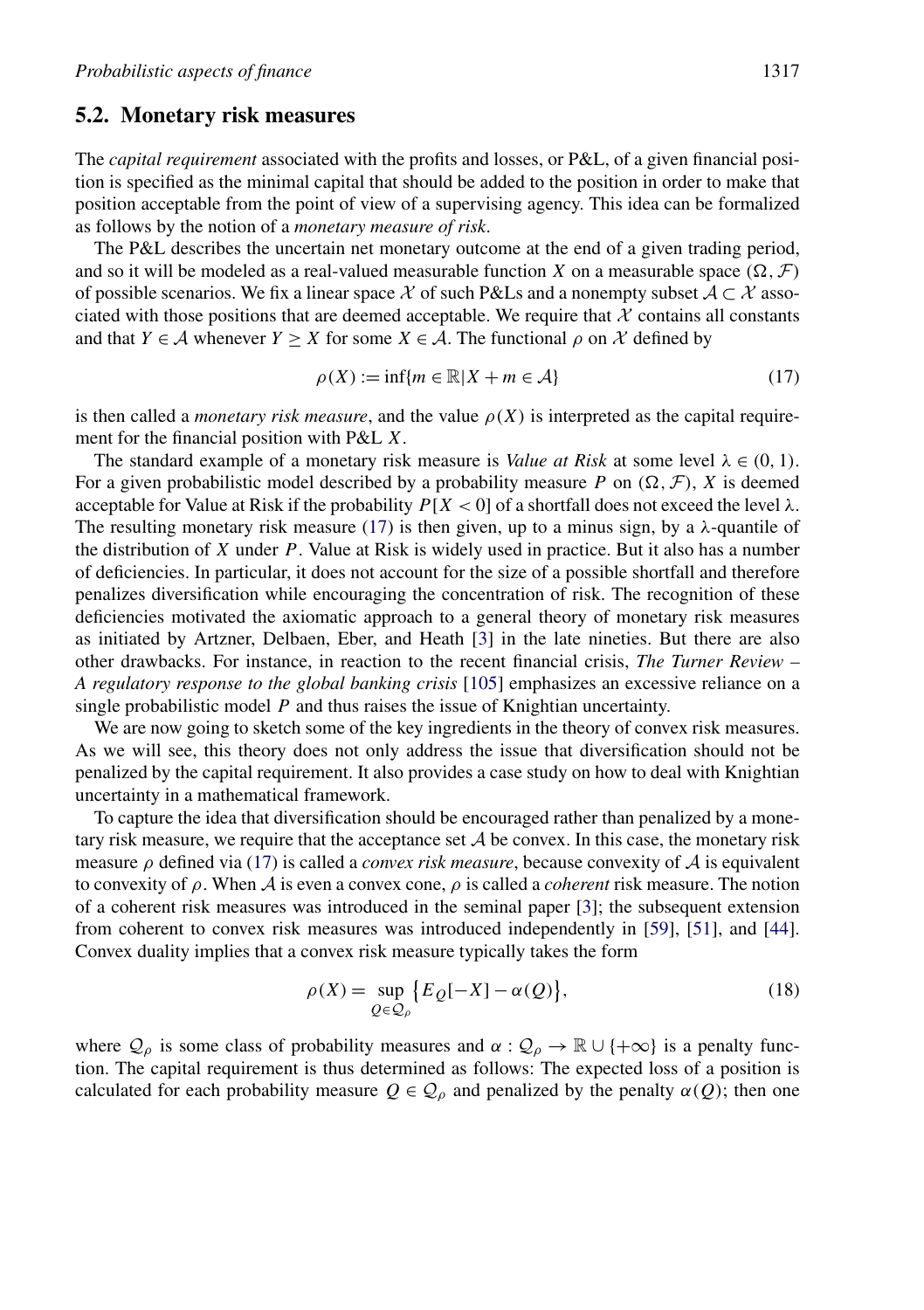takes the worst penalized expected loss over the class  $\mathcal{Q}_\rho$ . This procedure can be interpreted as follows in the light of model uncertainty. No probability measure is fixed in advance, but probability measures  $Q \in \mathcal{Q}_o$  do come in via convex duality and take the role of stress tests. The set  $Q_\rho$  can be regarded as a class of plausible probabilistic models, in which each model  $Q \in Q_\rho$ is taken more or less seriously, according to the size of the penalty  $\alpha(Q)$ . In this way, model uncertainty is taken into account explicitly. In the special coherent case the penalty function will vanish on  $\mathcal{Q}_{\rho}$ , and so the representation [\(18\)](#page-11-0) reduces to

$$
\rho(X) = \sup_{Q \in \mathcal{Q}_{\rho}} E_Q[-X],\tag{19}
$$

that is, to the worst case expected loss over the class  $Q_\rho$ .

In the context of an arbitrage-free but possibly incomplete financial market model, the superhedging risk measure,

$$
\rho(X) = \sup_{P^* \in \mathcal{P}^*} E^*[-X],
$$

is clearly a coherent risk measure. The corresponding acceptance set A consists of all *X* for which one can find a dynamic trading strategy with initial capital  $V_0 = 0$  and final outcome  $V_T$ such that the pay-off of the combined position  $X + V_T$  is nonnegative with probability one.

In the setting of mathematical finance, the history of coherent and convex risk measures begins with the seminal paper [\[3\]](#page-15-0), as mentioned above. In a wider mathematical context, however, there is a considerable pre-history in areas such as in game theory and Choquet integration [\[30,99\]](#page-16-0), robust statistics [\[63,64\]](#page-18-0), and actuarial premium principles [\[31,57\]](#page-17-0).

Risk measures have also appeared implicitly in the microeconomic theory of preferences. Preferences on the space  $\mathcal X$  are usually represented by some utility functional  $U$  on  $\mathcal X$ . Under the axioms of rationality as formulated by von Neumann and Morgenstern [\[106\]](#page-20-0) and Savage [\[93\]](#page-19-0), *U* takes the form of an *expected utility*, i.e.,

$$
U(X) = E_P[u(X)]\tag{20}
$$

for some increasing continuous function *u* and some probability measure *P* on  $(\Omega, \mathcal{F})$ . As shown by Gilboa and Schmeidler [\[56\]](#page-18-0) in the late eighties, a natural relaxation of the axioms of rationality implies that the linear risk measure −*EP* [·] in (20) should be replaced by a general coherent risk measure *ρ*:

$$
U(X) = -\rho(u(X)) = \inf_{Q \in \mathcal{Q}_{\rho}} E_Q[u(X)].
$$

More recently, Maccheroni, Marinacci, and Rustichini [\[81\]](#page-19-0) have relaxed the rationality axioms even further. In their axiomatic setting,  $\rho$  is now a convex risk measure, and so the numerical representation of preferences takes the form

$$
U(X) = -\rho(u(X)) = \inf_{Q \in \mathcal{Q}_{\rho}} \{ E_Q[u(X)] + \alpha(Q) \}.
$$

While classical risk aversion is captured by concavity of the utility function  $u$ , the concavity of −*ρ* corresponds to a behavioral assumption of model uncertainty aversion; see [\[56\]](#page-18-0), [\[81\]](#page-19-0), and also [\[45\]](#page-17-0).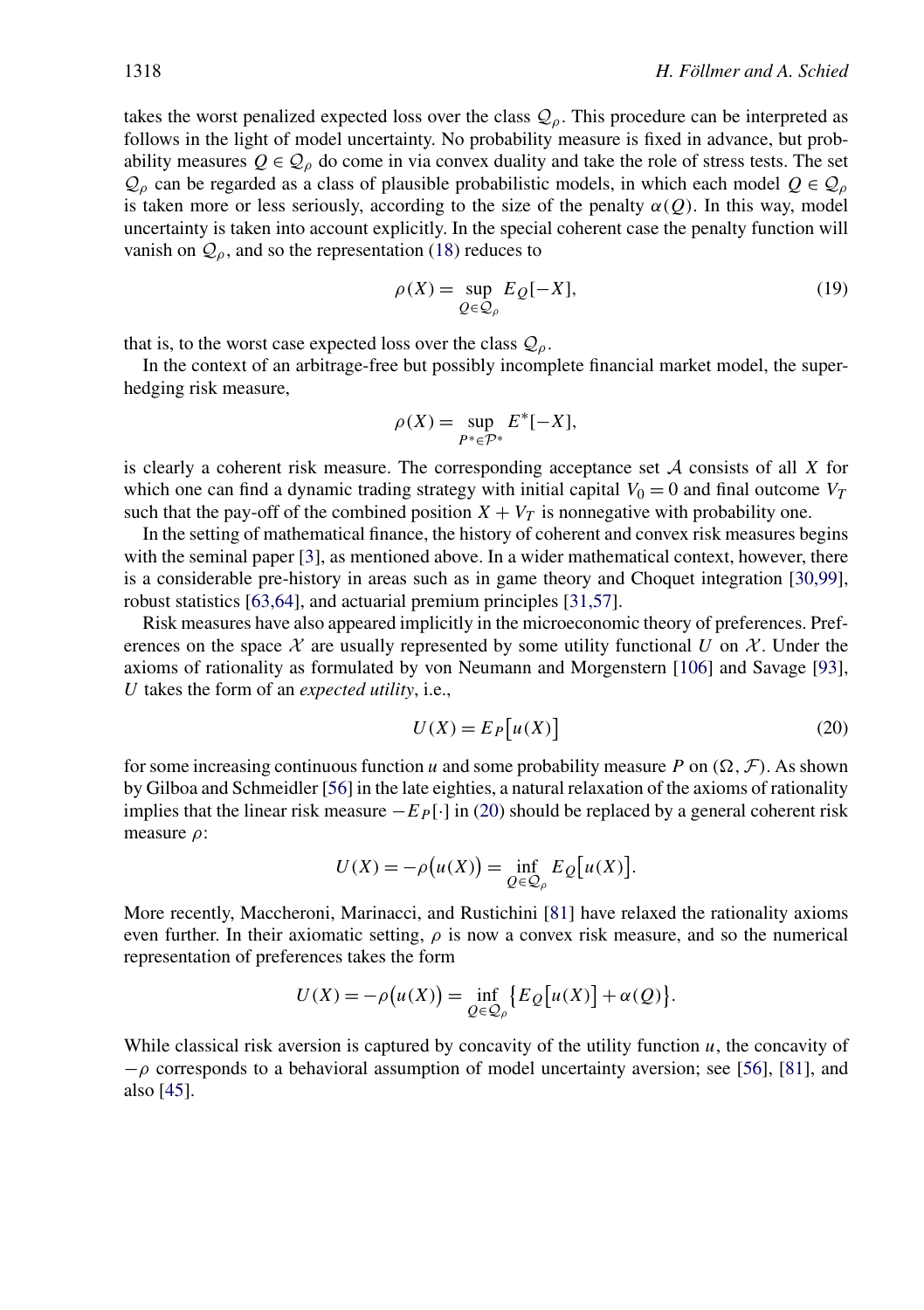## <span id="page-13-0"></span>**6. Price formation, market microstructure, and the emergence of algorithmic trading**

When L. Bachelier and P.A. Samuelson formulated their models of asset price processes, orders were usually executed by broker signals in trading pits. But in recent years, the way in which financial markets operate has changed dramatically. We are now going to discuss some of the new challenges for mathematical finance that are resulting from this change.

In 1971, the world's first electronic stock exchange, NASDAQ, was opened. In the subsequent decades, fostered by measures of market deregulation and technological improvements, more and more trading pits were abandoned and replaced by fully electronic exchanges. Such an electronic exchange basically operates with two different kinds of orders, *limit orders* and *market orders*. A limit order is an order to buy or sell a certain amount of shares at a specific price. It is collected in an electronic *limit order book* until there is a matching sell or buy order. A market order is an order to buy or sell a certain amount of shares at the best currently available price. It thus consumes limit orders according to price priority. When the total size of all limit orders at the best price is larger than the size of the incoming matching order, limit orders are usually executed according to a first-in first-out rule. On this microscopic level, asset price dynamics are thus represented not by a one-dimensional diffusion process but by the evolution of the entire limit order book, which, from a mathematical point of view, can be regarded as a complex queuing system. As such, it can at least in principle be modeled mathematically. With a suitable model at hand, one can try to "zoom out" of the microscopic picture and characterize the limiting dynamics of the mid price (i.e., the average between the best buy and sell limit orders) on a mesoscopic diffusion scale. This can either lead to a confirmation of the standard modeling paradigms of mathematical finance or to the discovery of new types of asset price dynamics. Initial studies concerned with such questions were conducted in [\[4,11,19,20,22\]](#page-15-0) with, e.g., [\[19\]](#page-16-0) finding a Bachelier-type model in the diffusion limit.

The emergence of electronic trading venues facilitated the use of computers for order placement, and soon the new phenomena of *algorithmic* and *high-frequency trading* came into existence. Today, limit order books are updated in time intervals measured in milliseconds so that no human being can possibly follow the price evolution of sufficiently liquid assets. The use of computers is hence mandatory for market makers and many other traders. As a consequence, the vast majority of orders in equity markets is now placed by computer algorithms. A good description of the current state of electronic markets is given in [\[79\]](#page-19-0).

The computerization of financial markets led to some effects that can be regarded as potentially beneficial. For instance, the liquidity provided by high-frequency market makers and the competition between the growing number of electronic trading venues contributed to a significant decline of bid-ask spreads, thus reducing transaction costs for ordinary investors. There was also some hope that computer programs would act more rationally than human investors, in particular in critical situations, and thus avoid panic and herding behavior. These hopes, however, were seriously challenged by the *Flash Crash* of May 6, 2010. On that day, a sell order placed in a nervous market triggered a "hot-potato game" among the trading algorithms of high-frequency traders (HFTs), which resulted in the steepest drop of asset prices ever, followed by a sharp recovery within 20 minutes. The following quote from [\[18, page 3\]](#page-16-0) gives some indication that the Flash Crash was indeed generated by a feedback overflow between several trading algorithms: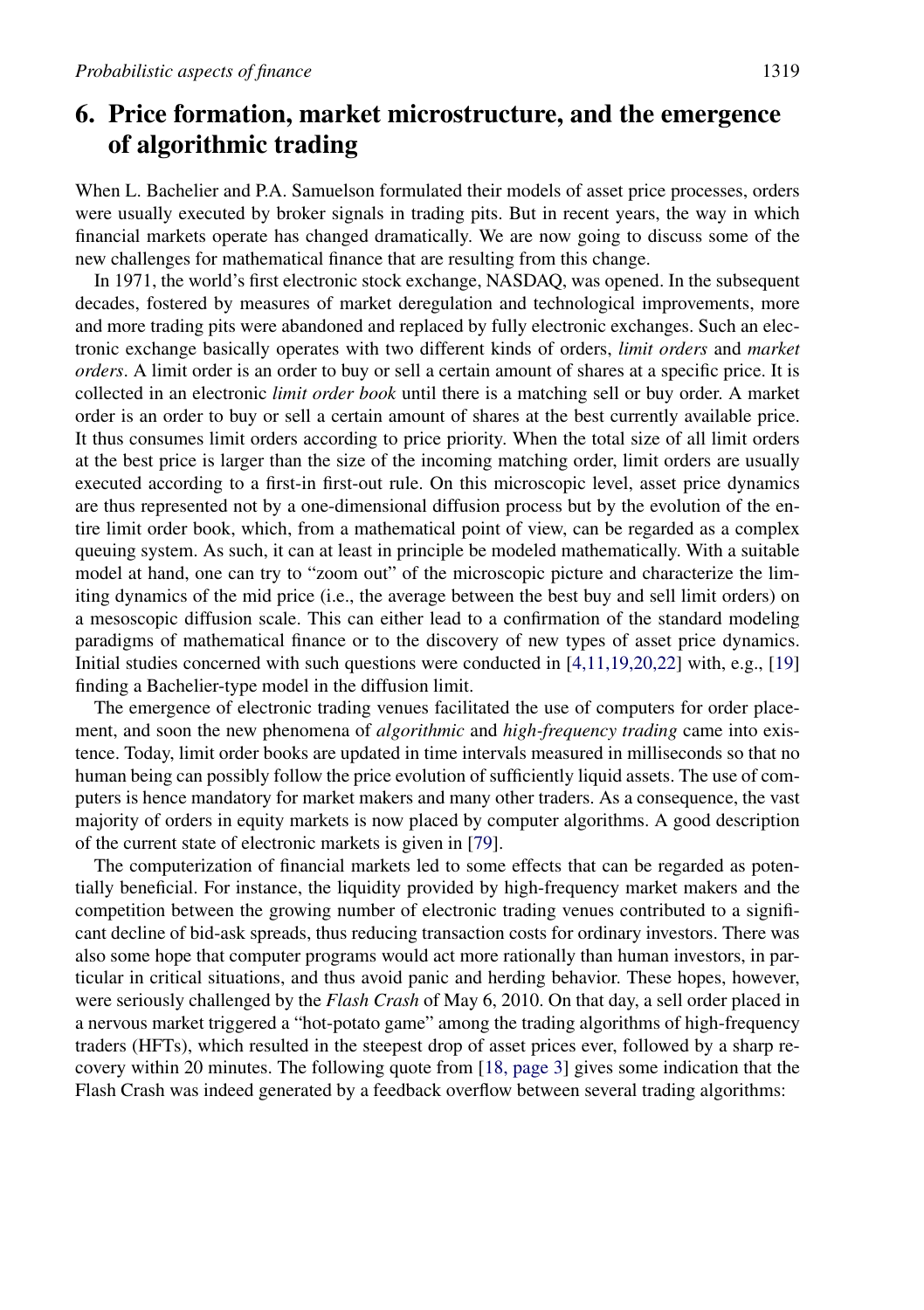<span id="page-14-0"></span>. . . HFTs began to quickly buy and then resell contracts to each other – generating a "hot-potato" volume effect as the same positions were rapidly passed back and forth. Between 2:45:13 and 2:45:27, HFTs traded over 27,000 contracts, which accounted for about 49 percent of the total trading volume, while buying only about 200 additional contracts net.

It is an interesting challenge to understand the reasons why interacting trading algorithms can end up in such a "hot-potato game" and to reproduce this phenomenon in a mathematical model. As we will see in the next section, there are already some preliminary results that may be connected to this phenomenon.

Besides the possible creation of crash scenarios, there are also other aspects of electronic trading that are potentially problematic. For instance, certain predatory trading algorithms scan order signals for patterns resulting from the execution of large trades. Once such a large trade is detected, the predatory trading algorithm tries to make a profit by building up a position whose value will be increased by the price impact generated by the large trade; see [\[13,16,101\]](#page-16-0). To escape the adverse effects of price impact and predatory trading, many investors resort to socalled dark pools, in which orders are invisible to other market participants. But the fact that many dark pools derive the execution price of orders from the 'lit' market facilitates predatory trading techniques such as 'fishing', which are based on manipulating the price in the lit market; see [\[72,77,83\]](#page-18-0).

## **7. Price impact and order execution**

The key to understanding algorithmic trading and its potential benefits and risks is the phenomenon of *price impact*, i.e., the fact that the execution of a large order influences the price of the underlying asset. It is one of the basic mechanisms by which economic agents interact with the market and, thus, with each other. Spectacular cases in which price impact played an important role were the debacle of Metallgesellschaft in 1993, the LTCM crisis in 1998, or the unwinding of Jérôme Kerviel's portfolio by Societé Générale in 2008. But price impact can also be significant in much smaller trades, and it belongs to the daily business of many financial institutions.

The first step in understanding price impact is the execution of a single trade, a problem at which one can look on several scales. On a microscopic scale, one considers a trade that is small enough to be executed by placing a single order in a limit order book. When this order is placed as a market order, it will impact the limit order book by consuming limit orders and, if it is large enough, shift the corresponding best price and widen the bid-ask spread; see [\[1,89,107\]](#page-15-0). When it consists in placing or cancelling a limit order, its quantitative impact is not as easy to describe but it is nevertheless existing. In either case, the impact of a trade is transient and will eventually diminish, a fact that becomes important on the next, mesoscopic level.

Many trades are too big to be executed in one single order and therefore need to be split in a series of smaller orders, sometimes called 'child orders', which are then spread out over a certain time interval. On this mesoscopic scale, trading algorithms are used to determine sizes and timing of each child order. These algorithms are typically based on a market impact model, i.e., a stochastic model for asset prices that takes into account the feedback effects of trading strategies. We refer to [\[55\]](#page-18-0) for a survey on some models that are currently available. The problem of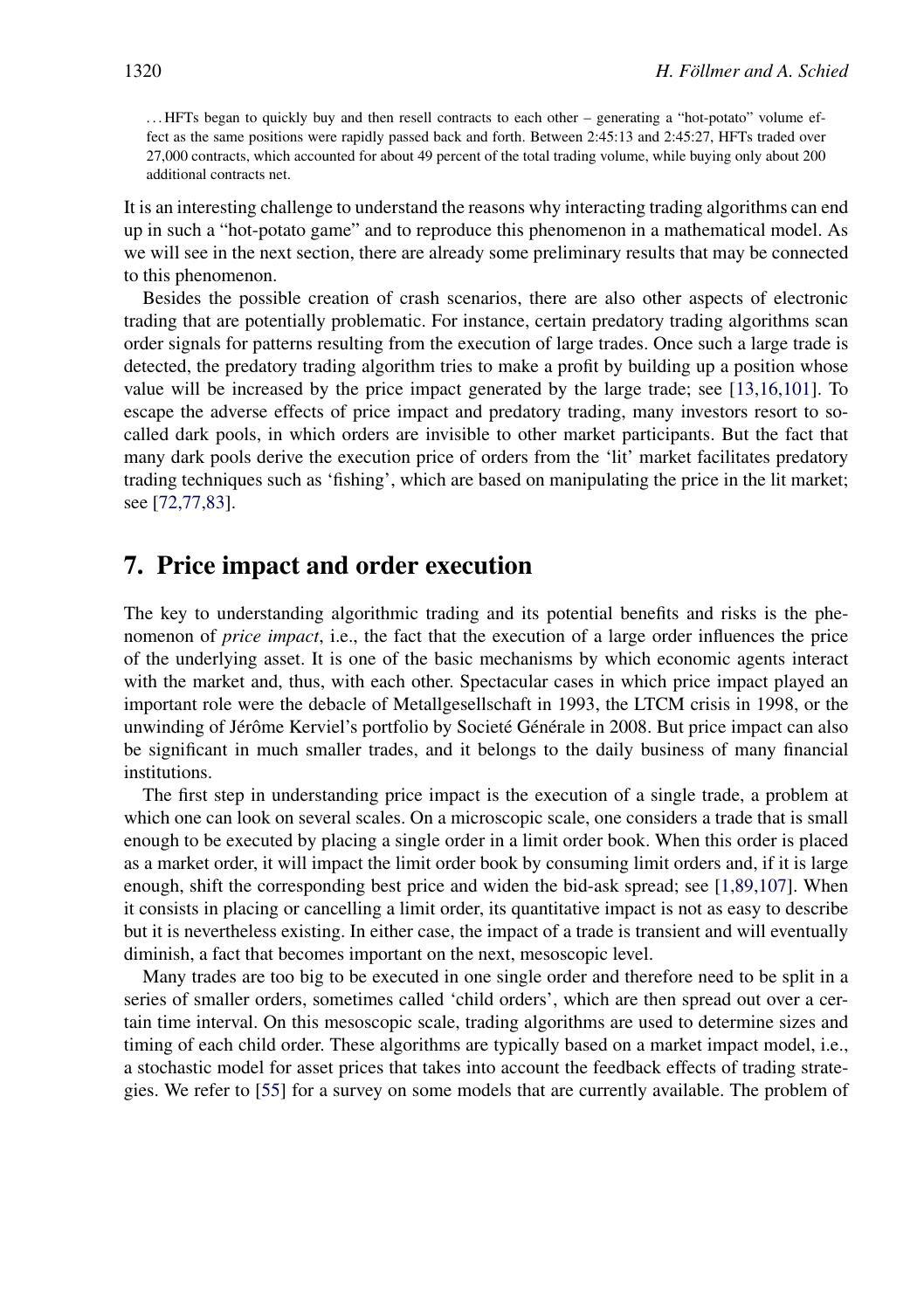<span id="page-15-0"></span>determining *optimal* trade execution strategies for a given cost criterion in a specific model has a rich structure and often leads to questions that are of intrinsic mathematical interest. It is, for instance, connected to the mathematical topics of finite-fuel control, Choquet capacity theory, and Dawson–Watanabe superprocesses. Let us briefly sketch the latter connection as established in [\[97\]](#page-19-0). When formulating the optimal trade execution problem as a stochastic control problem, the liquidation constraint translates into a singular terminal condition for the corresponding Hamilton–Jacobi–Bellman equation. This equation can be further reduced to a quasilinear parabolic partial differential equation with infinite terminal condition. But, according to [\[35\]](#page-17-0), such equations are related to the Laplace functionals of Dawson–Watanabe superprocesses.

The existence or nonexistence and the structure of optimal trade execution strategies can also yield information on the viability of the underlying market impact model and perhaps even on the nature of price impact itself; see, e.g., [2,54,65]. For instance, it was shown in [2] that the price impact of single orders must decay as a convex function of time to exclude oscillatory trade execution strategies that are to some extend reminiscent of the "hot-potato game" mentioned earlier.

It should be pointed out that the market impact models currently available in the literature are all relatively simple. In particular, there is yet no model that combines both transience and nonlinearity of price impact in a truly convincing way.

On a macroscopic scale, the execution of the trade is seen in relation to the behavior of other agents—or algorithms—in the market. As mentioned above, the fact that an agent is executing a large trade can be betrayed to competitors for instance via the order signals created by the execution algorithm. When a competitor detects the execution of a large trade, it is generally believed that predatory trading, as described above, is the corresponding profit-maximizing strategy. This was also obtained as a mathematical result in [\[16\]](#page-16-0) by analyzing a game-theoretic setting. By slightly extending this setting, however, it was found in [\[101\]](#page-19-0) that predatory trading may become suboptimal in markets that are sufficiently 'elastic' in the sense that the price impact of orders decays very rapidly. In such markets it is instead beneficial for the competitor to cooperate with the large trader and to provide liquidity. A completely different pattern occurs, however, when price impact is transient. Schöneborn [\[100\]](#page-19-0) showed that in a discrete-time model with linear, exponentially decaying price impact the large trader and the competitor start a "hot-potato game" very similar to the one observed in the Flash Crash.

## **References**

- [1] Alfonsi, A., Fruth, A. and Schied, A. (2010). Optimal execution strategies in limit order books with general shape functions. *Quant*. *Finance* **10** 143–157. [MR2642960](http://www.ams.org/mathscinet-getitem?mr=2642960)
- [2] Alfonsi, A., Schied, A. and Slynko, A. (2012). Order book resilience, price manipulation, and the positive portfolio problem. *SIAM J*. *Financial Math*. **3** 511–533. [MR2968044](http://www.ams.org/mathscinet-getitem?mr=2968044)
- [3] Artzner, P., Delbaen, F., Eber, J.M. and Heath, D. (1999). Coherent measures of risk. *Math*. *Finance* **9** 203–228. [MR1850791](http://www.ams.org/mathscinet-getitem?mr=1850791)
- [4] Avellaneda, M. and Stoikov, S. (2008). High-frequency trading in a limit order book. *Quant*. *Finance* **8** 217–224. [MR2408299](http://www.ams.org/mathscinet-getitem?mr=2408299)
- [5] Bachelier, L. (1995). *Théorie de la Spéculation*: *Théorie Mathématique du Jeu*. *Les Grands Classiques Gauthier-Villars*. [*Gauthier-Villars Great Classics*]. Sceaux: Éditions Jacques Gabay. Reprint of the 1900 original. [MR1397712](http://www.ams.org/mathscinet-getitem?mr=1397712)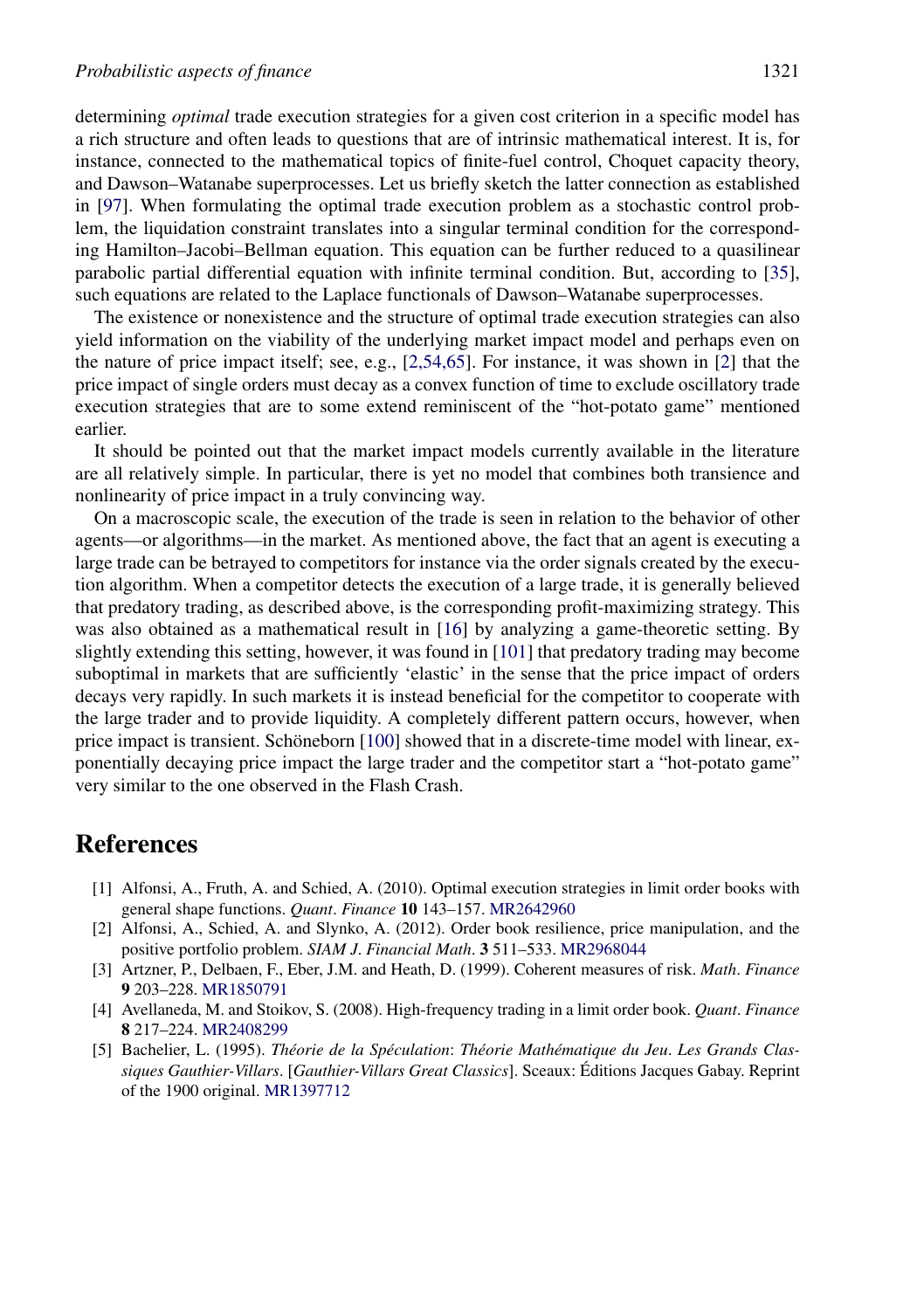- <span id="page-16-0"></span>[6] Bernoulli, D. (1738). Specimen theoriae novae de mensura sortis. *Commentarii Academiae Scientiarum Imperialis Petropolitanae* **5** 175–1926. Translated by L. Sommer: *Econometrica* **22** (1954) 23–36.
- [7] Biagini, F., Föllmer, H. and Nedelcu, S. (2011). Shifting martingale measures and the birth of a bubble as a submartingale. Unpublished manuscript.
- [8] Bick, A. and Willinger, W. (1994). Dynamic spanning without probabilities. *Stochastic Process*. *Appl*. **50** 349–374. [MR1273780](http://www.ams.org/mathscinet-getitem?mr=1273780)
- [9] Black, F. and Scholes, M. (1973). The pricing of options and corporate liabilities. *The Journal of Political Economy* 637–654.
- [10] Borkar, V.S., Konda, V.R. and Mitter, S.K. (2004). On De Finetti coherence and Kolmogorov probability. *Statist*. *Probab*. *Lett*. **66** 417–421. [MR2045135](http://www.ams.org/mathscinet-getitem?mr=2045135)
- [11] Bovier, A., Černý, J. and Hryniv, O. (2006). The opinion game: Stock price evolution from microscopic market modeling. *Int*. *J*. *Theor*. *Appl*. *Finance* **9** 91–111. [MR2205716](http://www.ams.org/mathscinet-getitem?mr=2205716)
- [12] Brown, H., Hobson, D. and Rogers, L.C.G. (2001). Robust hedging of barrier options. *Math*. *Finance* **11** 285–314. [MR1839367](http://www.ams.org/mathscinet-getitem?mr=1839367)
- [13] Brunnermeier, M.K. and Pedersen, L.H. (2005). Predatory trading. *J*. *Finance* **60** 1825–1863.
- [14] Bühler, H. (2006). Consistent variance curve models. *Finance Stoch*. **10** 178–203. [MR2223095](http://www.ams.org/mathscinet-getitem?mr=2223095)
- [15] Bühler, H. (2006). Volatility markets: Consistent modeling, hedging and practical implementation. Ph.D. thesis, TU Berlin.
- [16] Carlin, B.I., Lobo, M.S. and Viswanathan, S. (2007). Episodic liquidity crises: Cooperative and predatory trading. *J*. *Finance* **65** 2235–2274.
- [17] Cassidy, J. (2009). *How Markets Fail*: *The Logic of Economic Calamities*. New York: Farrar, Straus & Giroux.
- [18] CFTC-SEC. (2010). Findings regarding the market events of May 6, 2010. Technical report.
- [19] Cont, R. and de Larrard, A. (2010). Linking volatility with order flow: Heavy traffic approximations and diffusion limits of order book dynamics. Unpublished manuscript.
- [20] Cont, R. and de Larrard, A. (2013). Price dynamics in a Markovian limit order market. *SIAM J. Financial Math.* To appear.
- [21] Cont, R. and Fournie, D.A. (2013). Functional Ito calculus and stochastic integral representation of martingales. *Ann. Probab.* **41** 109–133.
- [22] Cont, R., Kukanov, A. and Stoikov, S. (2010). The price impact of order book events. Unpublished manuscript. Available at [arXiv:1011.6402.](http://arxiv.org/abs/arXiv:1011.6402)
- [23] Cox, A.M.G. and Obłój, J. (2011). Robust hedging of double touch barrier options. *SIAM J*. *Financial Math*. **2** 141–182. [MR2772387](http://www.ams.org/mathscinet-getitem?mr=2772387)
- [24] Davis, M., Obłó, J. and Raval, V. (2013). Arbitrage bounds for weighted variance swap prices. *Math. Finance*. To appear.
- [25] de Finetti, B. (1990). *Theory of Probability*: *A Critical Introductory Treatment*. *Vol*. 1. *Wiley Classics Library*. Chichester: Wiley. [MR1093666](http://www.ams.org/mathscinet-getitem?mr=1093666)
- [26] de Finetti, B. (1990). *Theory of Probability*: *A Critical Introductory Treatment*. *Vol*. 2. *Wiley Classics Library*. Chichester: Wiley. [MR1093667](http://www.ams.org/mathscinet-getitem?mr=1093667)
- [27] Delbaen, F. and Schachermayer, W. (1994). A general version of the fundamental theorem of asset pricing. *Math*. *Ann*. **300** 463–520. [MR1304434](http://www.ams.org/mathscinet-getitem?mr=1304434)
- [28] Delbaen, F. and Schachermayer, W. (1998). The fundamental theorem of asset pricing for unbounded stochastic processes. *Math*. *Ann*. **312** 215–250. [MR1671792](http://www.ams.org/mathscinet-getitem?mr=1671792)
- [29] Delbaen, F. and Schachermayer, W. (2006). *The Mathematics of Arbitrage*. *Springer Finance*. Berlin: Springer. [MR2200584](http://www.ams.org/mathscinet-getitem?mr=2200584)
- [30] Dellacherie, C. (1971). Quelques commentaires sur les prolongements de capacités. In *Séminaire de Probabilités*, *V* (*Univ*. *Strasbourg*, *Année Universitaire* 1969*–*1970). *Lecture Notes in Math*. **191** 77–81. Berlin: Springer. [MR0382686](http://www.ams.org/mathscinet-getitem?mr=0382686)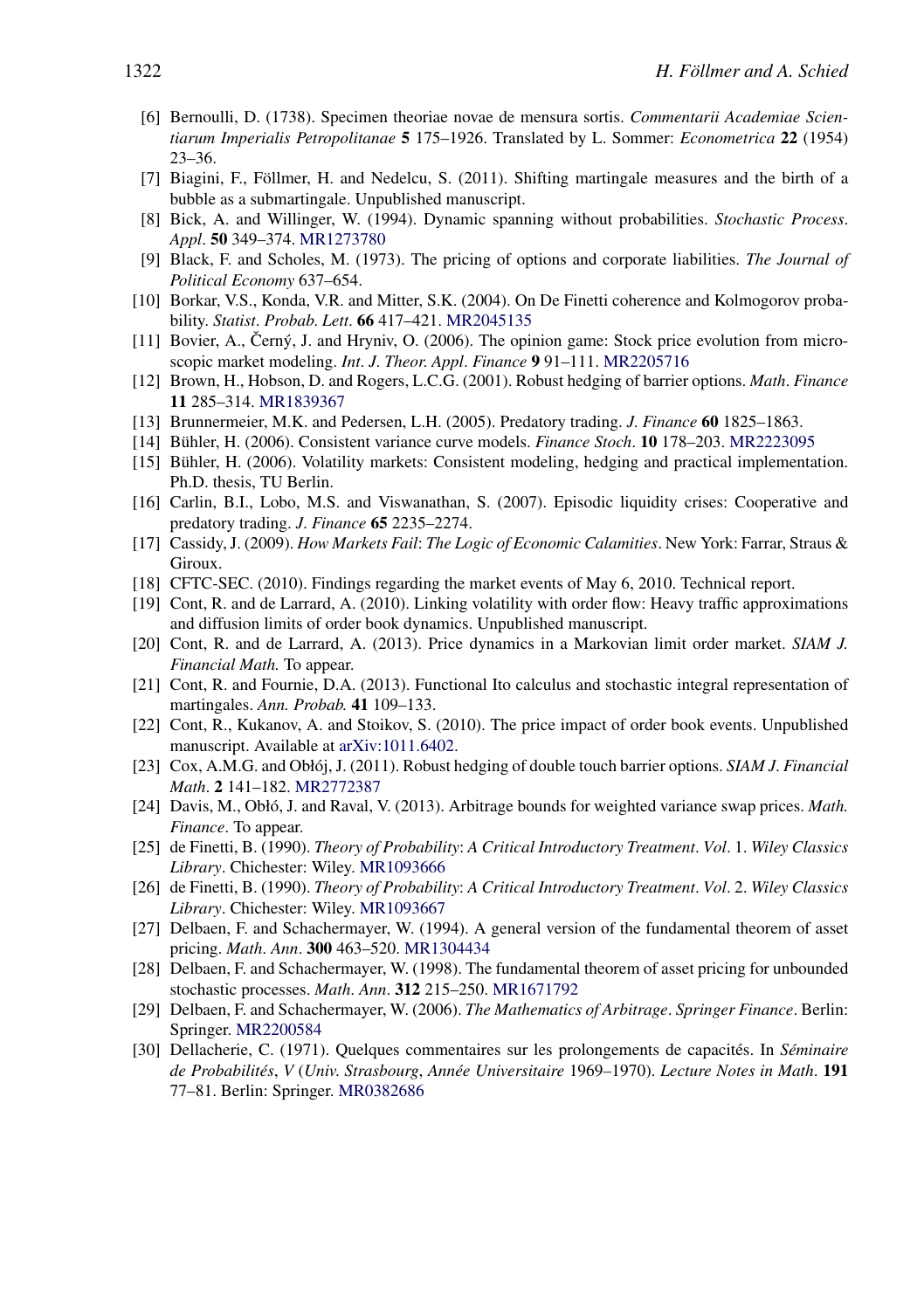- <span id="page-17-0"></span>[31] Deprez, O. and Gerber, H.U. (1985). On convex principles of premium calculation. *Insurance Math*. *Econom*. **4** 179–189. [MR0797503](http://www.ams.org/mathscinet-getitem?mr=0797503)
- [32] Doeblin, W. (2000). *Sur L'équation de Kolmogoroff*, *Par W*. *Doeblin*. Paris: Éditions Elsevier. C. R. Acad. Sci. Paris Sér. I Math. **3** 31 (2000), Special Issue.
- [33] Dupire, B. (1993). Model art. *Risk* **6** 118–124.
- [34] Dupire, B. (2009). Functional Itô Calculus. Bloomberg Portfolio Research paper.
- [35] Dynkin, E.B. (1992). Superdiffusions and parabolic nonlinear differential equations. *Ann*. *Probab*. **20** 942–962. [MR1159580](http://www.ams.org/mathscinet-getitem?mr=1159580)
- [36] El Karoui, N., Jeanblanc-Picqué, M. and Shreve, S.E. (1998). Robustness of the Black and Scholes formula. *Math*. *Finance* **8** 93–126. [MR1609962](http://www.ams.org/mathscinet-getitem?mr=1609962)
- [37] El Karoui, N. and Quenez, M.C. (1995). Dynamic programming and pricing of contingent claims in an incomplete market. *SIAM J*. *Control Optim*. **33** 29–66. [MR1311659](http://www.ams.org/mathscinet-getitem?mr=1311659)
- [38] Föllmer, H. (1981). Calcul d'Itô sans probabilités. In *Seminar on Probability*, *XV* (*Univ*. *Strasbourg*, *Strasbourg*, 1979*/*1980) (*French*). *Lecture Notes in Math*. **850** 143–150. Berlin: Springer. [MR0622559](http://www.ams.org/mathscinet-getitem?mr=0622559)
- [39] Föllmer, H. (2001). Probabilistic aspects of financial risk. In *European Congress of Mathematics*, *Vol*. *I* (*Barcelona*, 2000). *Progr*. *Math*. **201** 21–36. Basel: Birkhäuser. [MR1905311](http://www.ams.org/mathscinet-getitem?mr=1905311)
- [40] Föllmer, H. and Gundel, A. (2006). Robust projections in the class of martingale measures. *Illinois J*. *Math*. **50** 439–472 (electronic). [MR2247836](http://www.ams.org/mathscinet-getitem?mr=2247836)
- [41] Föllmer, H., Horst, U. and Kirman, A. (2005). Equilibria in financial markets with heterogeneous agents: A probabilistic perspective. *J*. *Math*. *Econom*. **41** 123–155. [MR2120985](http://www.ams.org/mathscinet-getitem?mr=2120985)
- [42] Föllmer, H. and Kabanov, Y.M. (1998). Optional decomposition and Lagrange multipliers. *Finance Stoch*. **2** 69–81. [MR1804665](http://www.ams.org/mathscinet-getitem?mr=1804665)
- [43] Föllmer, H. and Leukert, P. (2000). Efficient hedging: Cost versus shortfall risk. *Finance Stoch*. **4** 117–146. [MR1780323](http://www.ams.org/mathscinet-getitem?mr=1780323)
- [44] Föllmer, H. and Schied, A. (2002). Convex measures of risk and trading constraints. *Finance Stoch*. **6** 429–447. [MR1932379](http://www.ams.org/mathscinet-getitem?mr=1932379)
- [45] Föllmer, H. and Schied, A. (2011). *Stochastic Finance*: *An Introduction in Discrete Time*, third revised and extended ed. Berlin: de Gruyter. [MR2779313](http://www.ams.org/mathscinet-getitem?mr=2779313)
- [46] Föllmer, H., Schied, A. and Weber, S. (2009). Robust preferences and robust portfolio choice. In *Mathematical Modelling and Numerical Methods in Finance* (P. Ciarlet, A. Bensoussan and Q. Zhang, eds.) **15** 29–88. Amsterdam: Elsevier/North-Holland.
- [47] Föllmer, H. and Schweizer, M. (1991). Hedging of contingent claims under incomplete information. In *Applied Stochastic Analysis* (*London*, 1989). *Stochastics Monogr*. **5** 389–414. New York: Gordon and Breach. [MR1108430](http://www.ams.org/mathscinet-getitem?mr=1108430)
- [48] Föllmer, H. and Schweizer, M. (1993). A microeconomic approach to diffusion models for stock prices. *Math*. *Finance* **3** 1–23.
- [49] Föllmer, H. and Schweizer, M. (2010). The minimal martingale measure. In *Encyclopedia of Quantitative Finance* (R. Cont, ed.) 1200–1204. Hoboken, NJ: Wiley.
- [50] Föllmer, H. and Sondermann, D. (1986). Hedging of nonredundant contingent claims. In *Contributions to Mathematical Economics* 205–223. Amsterdam: North-Holland. [MR0902885](http://www.ams.org/mathscinet-getitem?mr=0902885)
- [51] Frittelli, M. and Rosazza Gianin, E. (2002). Putting order in risk measures. *Journal of Banking & Finance* **26** 1473–1486.
- [52] Friz, P.K. and Victoir, N.B. (2010). *Multidimensional Stochastic Processes as Rough Paths*: *Theory and Applications*. *Cambridge Studies in Advanced Mathematics* **120**. Cambridge: Cambridge Univ. Press. [MR2604669](http://www.ams.org/mathscinet-getitem?mr=2604669)
- [53] Gatheral, J. (2006). *The Volatility Surface*. *A Practitioner's Guide*. Hoboken, NJ: Wiley Finance.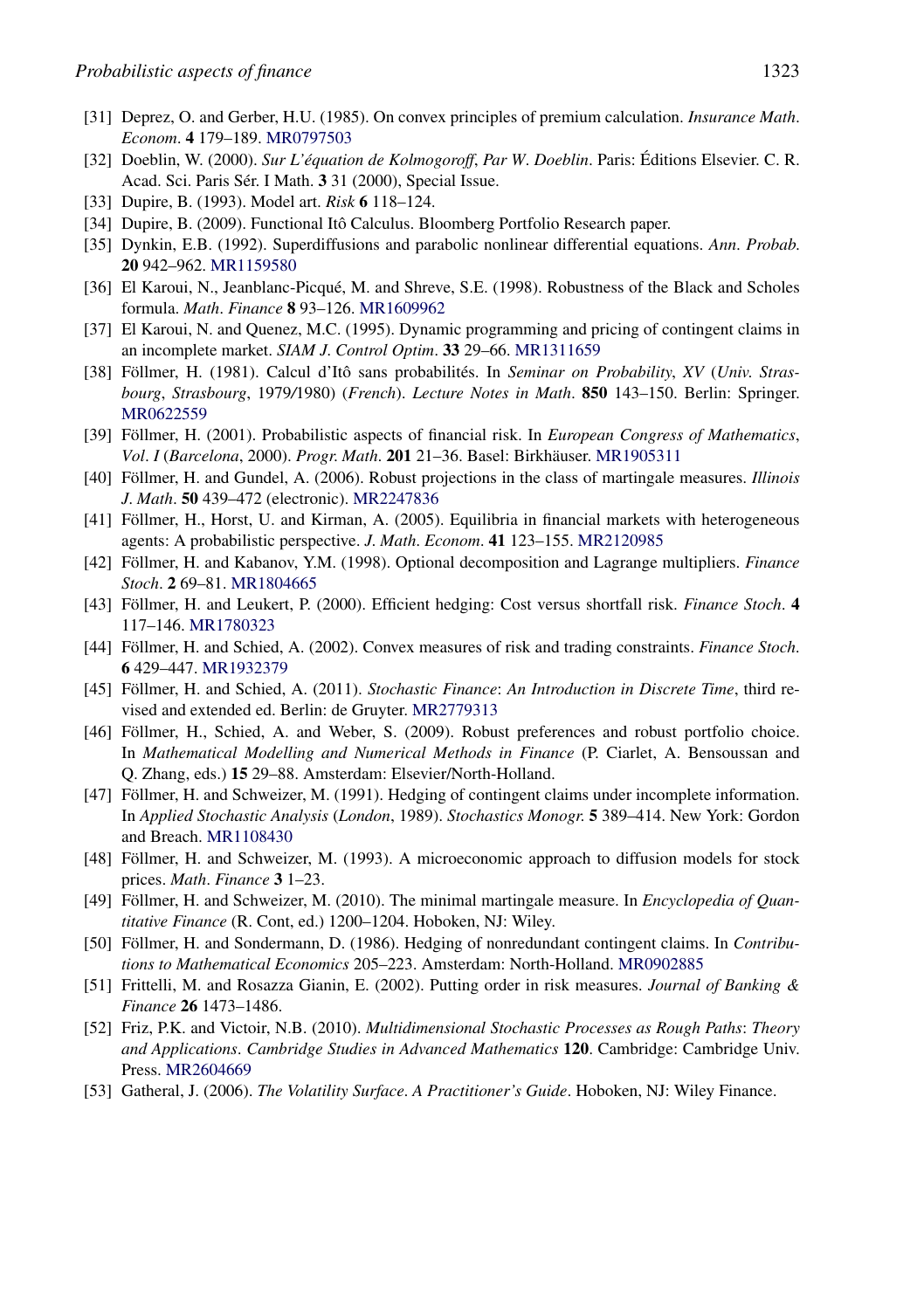- <span id="page-18-0"></span>[54] Gatheral, J. (2010). No-dynamic-arbitrage and market impact. *Quant*. *Finance* **10** 749–759. [MR2741947](http://www.ams.org/mathscinet-getitem?mr=2741947)
- [55] Gatheral, J. and Schied, A. (2013). Dynamical models of market impact and algorithms for order execution. In *Handbook on Systemic Risk* (J.-P. Fouque and J. Langsam, eds.). Cambridge: Cambridge University Press.
- [56] Gilboa, I. and Schmeidler, D. (1989). Maxmin expected utility with nonunique prior. *J*. *Math*. *Econom*. **18** 141–153. [MR1000102](http://www.ams.org/mathscinet-getitem?mr=1000102)
- [57] Goovaerts, M.J., De Vylder, F. and Haezendonck, J. (1984). *Insurance Premiums*: *Theory and Applications*. Amsterdam: North-Holland.
- [58] Harrison, J.M. and Kreps, D.M. (1979). Martingales and arbitrage in multiperiod securities markets. *J*. *Econom*. *Theory* **20** 381–408. [MR0540823](http://www.ams.org/mathscinet-getitem?mr=0540823)
- [59] Heath, D. (2000). Back to the Future. Plenary Lecture, First World Congress of the Bachelier Finance Society, Paris.
- [60] Hellwig, M. (2009). Systemic risk in the financial sector: An analysis of the subprime-mortgage financial crisis. *De Economist* **157** 129–207.
- [61] Hernández-Hernández, D. and Schied, A. (2007). A control approach to robust utility maximization with logarithmic utility and time-consistent penalties. *Stochastic Process*. *Appl*. **117** 980–1000. [MR2340875](http://www.ams.org/mathscinet-getitem?mr=2340875)
- [62] Hobson, D.G. (1998). Robust hedging of the lookback option. *Finance Stoch*. **2** 329–347.
- [63] Huber, P.J. (1981). *Robust Statistics*. New York: Wiley. [MR0606374](http://www.ams.org/mathscinet-getitem?mr=0606374)
- [64] Huber, P.J. and Strassen, V. (1973). Minimax tests and the Neyman–Pearson lemma for capacities. *Ann*. *Statist*. **1** 251–263. [MR0356306](http://www.ams.org/mathscinet-getitem?mr=0356306)
- [65] Huberman, G. and Stanzl, W. (2004). Price manipulation and quasi-arbitrage. *Econometrica* **72** 1247–1275. [MR2064713](http://www.ams.org/mathscinet-getitem?mr=2064713)
- [66] Jarrow, R.A., Protter, P. and Shimbo, K. (2007). Asset price bubbles in complete markets. In *Advances in Mathematical Finance*. *Appl*. *Numer*. *Harmon*. *Anal*. 97–121. Boston, MA: Birkhäuser. [MR2359365](http://www.ams.org/mathscinet-getitem?mr=2359365)
- [67] Jarrow, R.A., Protter, P. and Shimbo, K. (2010). Asset price bubbles in incomplete markets. *Math*. *Finance* **20** 145–185. [MR2650245](http://www.ams.org/mathscinet-getitem?mr=2650245)
- [68] Kabanov, Y.M. (1997). On the FTAP of Kreps–Delbaen–Schachermayer. In *Statistics and Control of Stochastic Processes* (*Moscow*, 1995*/*1996) 191–203. River Edge, NJ: World Scientific.
- [69] Karatzas, I., Lehoczky, J.P. and Shreve, S.E. (1987). Optimal portfolio and consumption decisions for a "small investor" on a finite horizon. *SIAM J*. *Control Optim*. **25** 1557–1586. [MR0912456](http://www.ams.org/mathscinet-getitem?mr=0912456)
- [70] Karatzas, I. and Shreve, S.E. (1998). *Methods of Mathematical Finance*. *Applications of Mathematics* (*New York*) **39**. New York: Springer. [MR1640352](http://www.ams.org/mathscinet-getitem?mr=1640352)
- [71] Kirman, A. (2010). The economic crisis is a crisis for economic theory. *CESifo Economic Studies* **56** 498–535.
- [72] Klöck, F., Schied, A. and Sun, Y. (2011). Price manipulation in a market impact model with dark pool. Unpublished manuscript.
- [73] Knight, F. (1921). *Risk*, *Uncertainty*, *and Profit*. Boston: Houghton Mifflin.
- [74] Kramkov, D. and Schachermayer, W. (1999). The asymptotic elasticity of utility functions and optimal investment in incomplete markets. *Ann*. *Appl*. *Probab*. **9** 904–950. [MR1722287](http://www.ams.org/mathscinet-getitem?mr=1722287)
- [75] Kramkov, D. and Schachermayer, W. (2003). Necessary and sufficient conditions in the problem of optimal investment in incomplete markets. *Ann*. *Appl*. *Probab*. **13** 1504–1516. [MR2023886](http://www.ams.org/mathscinet-getitem?mr=2023886)
- [76] Kramkov, D.O. (1996). Optional decomposition of supermartingales and hedging contingent claims in incomplete security markets. *Probab*. *Theory Related Fields* **105** 459–479. [MR1402653](http://www.ams.org/mathscinet-getitem?mr=1402653)
- [77] Kratz, P. and Schöneborn, T. (2010). Optimal liquidation in dark pools. Unpublished manuscript.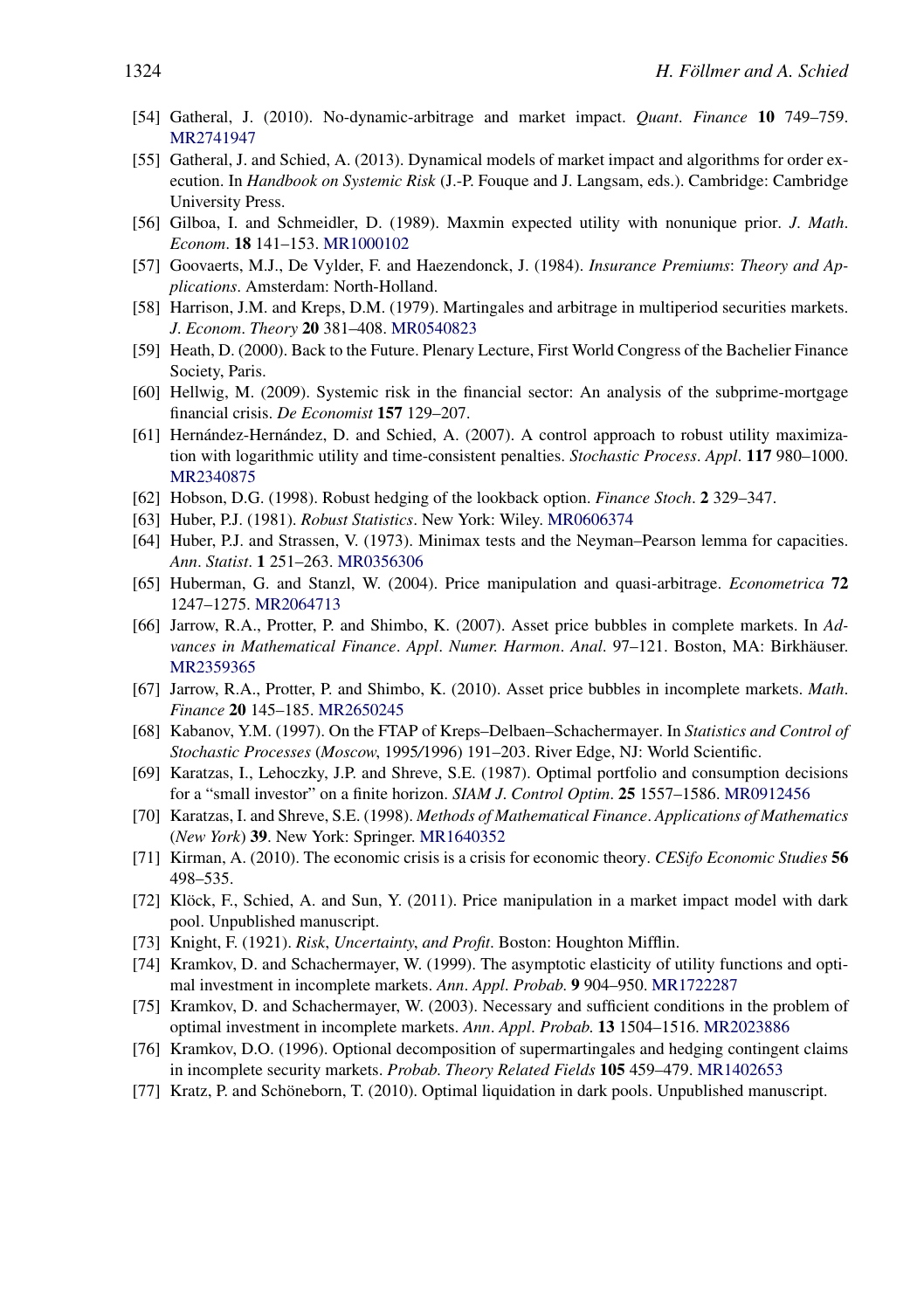- <span id="page-19-0"></span>[78] Kreps, D.M. (1979). *Three Essays on Capital Markets*. Stanford University: Institute for Mathematical Studies in the Social Sciences. Reprinted in *Revista Española de Economica* **4** (1987), 111–146.
- [79] Lehalle, C.A. (2013). Market microstructure knowledge needed to control an intra-day trading process. In *Handbook on Systemic Risk* (J.-P. Fouque and J. Langsam, eds.). Cambridge: Cambridge University Press.
- [80] Lyons, T. and Qian, Z. (2002). *System Control and Rough Paths*. *Oxford Mathematical Monographs*. Oxford: Oxford Univ. Press. [MR2036784](http://www.ams.org/mathscinet-getitem?mr=2036784)
- [81] Maccheroni, F., Marinacci, M. and Rustichini, A. (2006). Ambiguity aversion, robustness, and the variational representation of preferences. *Econometrica* **74** 1447–1498. [MR2268407](http://www.ams.org/mathscinet-getitem?mr=2268407)
- [82] Merton, R.C. (1973). Theory of rational option pricing. *Bell J*. *Econom*. *and Management Sci*. **4** 141–183. [MR0496534](http://www.ams.org/mathscinet-getitem?mr=0496534)
- [83] Mittal, H. (2008). Are you playing in a toxic dark pool? A guide to preventing information leakage. *Journal of Trading* **3** 20–33.
- [84] Monroe, I. (1972). On embedding right continuous martingales in Brownian motion. *Ann*. *Math*. *Statist*. **43** 1293–1311. [MR0343354](http://www.ams.org/mathscinet-getitem?mr=0343354)
- [85] Monroe, I. (1978). Processes that can be embedded in Brownian motion. *Ann*. *Probab*. **6** 42–56. [MR0455113](http://www.ams.org/mathscinet-getitem?mr=0455113)
- [86] Musiela, M. and Zariphopoulou, T. (2009). Portfolio choice under dynamic investment performance criteria. *Quant*. *Finance* **9** 161–170. [MR2512986](http://www.ams.org/mathscinet-getitem?mr=2512986)
- [87] Musiela, M. and Zariphopoulou, T. (2010). Stochastic partial differential equations and portfolio choice. In *Contemporary Quantitative Finance* 195–216. Berlin: Springer. [MR2732847](http://www.ams.org/mathscinet-getitem?mr=2732847)
- [88] Neuberger, A. (1994). The log contract. *The Journal of Portfolio Management* **20** 74–80.
- [89] Obizhaeva, A. and Wang, J. (2013). Optimal trading strategy and supply/demand dynamics. *J*. *Financial Markets* **16** 1–32.
- [90] Poincaré, H. (1908). Science et méthode. *Revue scient*. (5) **10** 417–423.
- [91] Revuz, D. and Yor, M. (1999). *Continuous Martingales and Brownian Motion*, 3rd ed. *Grundlehren der Mathematischen Wissenschaften* [*Fundamental Principles of Mathematical Sciences*] **293**. Berlin: Springer. [MR1725357](http://www.ams.org/mathscinet-getitem?mr=1725357)
- [92] Samuelson, P.A. (1965). Proof that properly anticipated prices fluctuate randomly. *Industrial Management Review* **6**.
- [93] Savage, L.J. (1972). *The Foundations of Statistics*, revised ed. New York: Dover Publications Inc. [MR0348870](http://www.ams.org/mathscinet-getitem?mr=0348870)
- [94] Schervish, M.J., Seidenfeld, T. and Kadane, J.B. (2008). The fundamental theorems of prevision and asset pricing. *Internat*. *J*. *Approx*. *Reason*. **49** 148–158. [MR2454836](http://www.ams.org/mathscinet-getitem?mr=2454836)
- [95] Schied, A. (2005). Optimal investments for robust utility functionals in complete market models. *Math*. *Oper*. *Res*. **30** 750–764. [MR2161208](http://www.ams.org/mathscinet-getitem?mr=2161208)
- [96] Schied, A. (2007). Optimal investments for risk- and ambiguity-averse preferences: A duality approach. *Finance Stoch*. **11** 107–129. [MR2284014](http://www.ams.org/mathscinet-getitem?mr=2284014)
- [97] Schied, A. (2013). A control problem with fuel constraint and Dawson–Watanabe superprocesses. *Ann. Appl. Probab.* To appear.
- [98] Schied, A. and Stadje, M. (2007). Robustness of delta hedging for path-dependent options in local volatility models. *J*. *Appl*. *Probab*. **44** 865–879. [MR2382931](http://www.ams.org/mathscinet-getitem?mr=2382931)
- [99] Schmeidler, D. (1986). Integral representation without additivity. *Proc*. *Amer*. *Math*. *Soc*. **97** 255– 261. [MR0835875](http://www.ams.org/mathscinet-getitem?mr=0835875)
- [100] Schöneborn, T. (2008). Trade execution in illiquid markets. Optimal stochastic control and multiagent equilibria. Ph.D. thesis, TU Berlin.
- [101] Schöneborn, T. and Schied, A. (2009). Liquidation in the face of adversity: Stealth vs. sunshine trading. Unpublished manuscript.